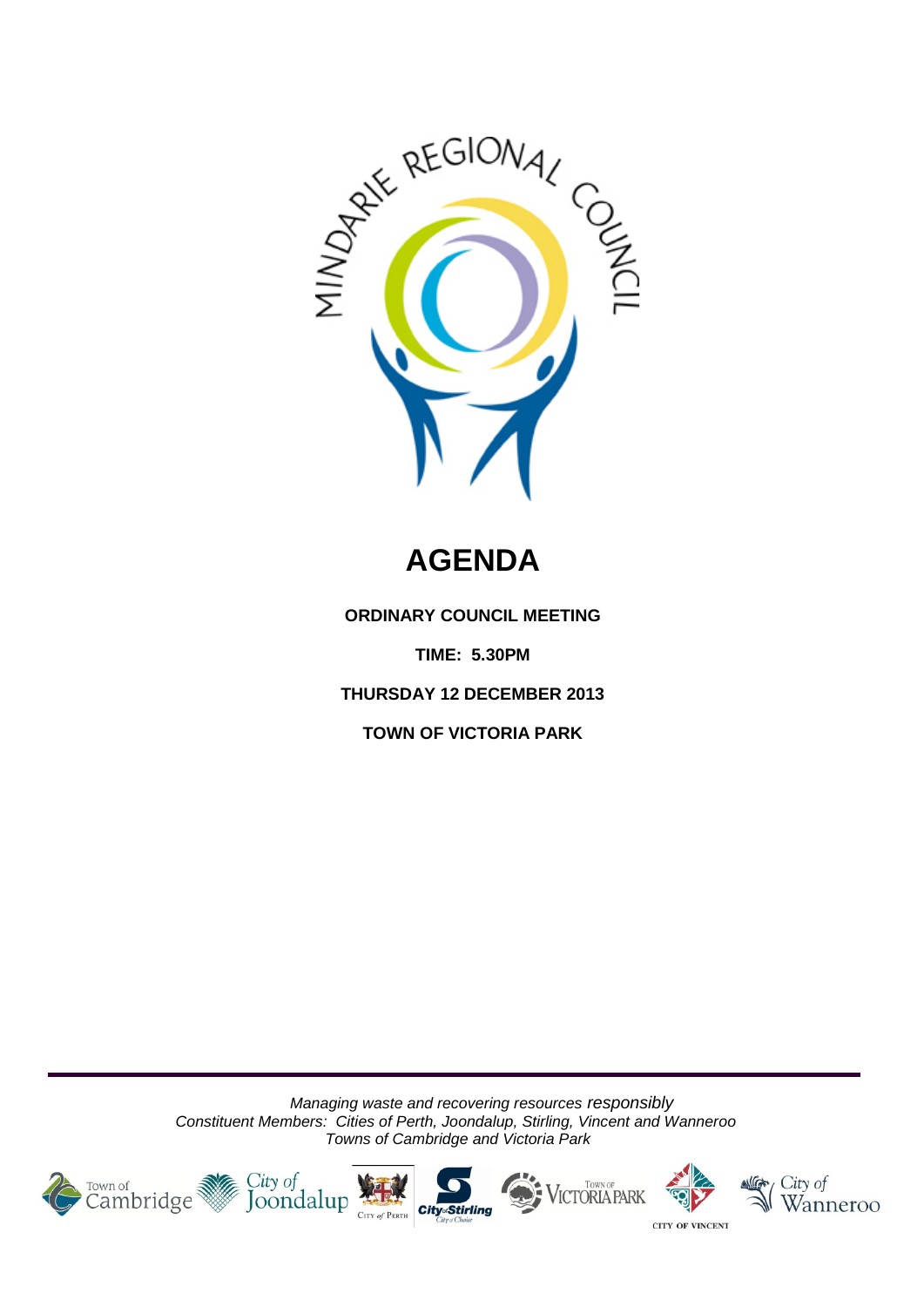#### **MINDARIE REGIONAL COUNCIL NOTICE OF MEETING**

22 November 2013

Councillors of the Mindarie Regional Local Government are advised that an Ordinary Meeting of the Council will be held in the Council Chambers of the Town of Victoria Park, 99 Shepperton Road, Victoria Park, at 5.30pm on Thursday 12 December 2013.

The agenda pertaining to the meeting is attached.

Your attendance is respectfully requested.

**BRIAN CALLANDER CHIEF EXECUTIVE OFFICER**

#### **MINDARIE REGIONAL COUNCIL - MEMBERSHIP**

Cr R Fishwick JP (Russ) - **Chair** City of Joondalup<br>Cr J Bissett (John) - **Deputy Chair** Town of Victoria Park Cr J Bissett (John) – Deputy Chair Cr S Withers (Simon) Town of Cambridge Cr K Hollywood (Kerry)<br>
Cr J Davidson OAM JP (Janet) Cr J Davidson OAM JP (Janet) Cr J Davidson OAM JP (Janet) City of Perth<br>
Cr D Boothman (David) City of Stirling Cr D Boothman (David) City of Stirling<br>
Cr S Proud (Stephanie) City of Stirling Cr S Proud (Stephanie) City of Stirling<br>
Cr E Re JP (Elizabeth) City of Stirling<br>
City of Stirling Cr E Re JP (Elizabeth) City of Stirling<br>
Cr B Stewart (Bill) Cr B Stewart (Bill) Cr B Stewart (Bill) Cr J Carey (John) City of Vincent<br>
Cr R Driver (Russell) Cr R Driver (Russell) Cr R Driver (Russell) Cr D Newton JP (Dot) City of Wanneroo

NB: Although some Councils have nominated alternate members, it is a requirement that a Council carries a specific resolution for each occasion that the alternate member is to act.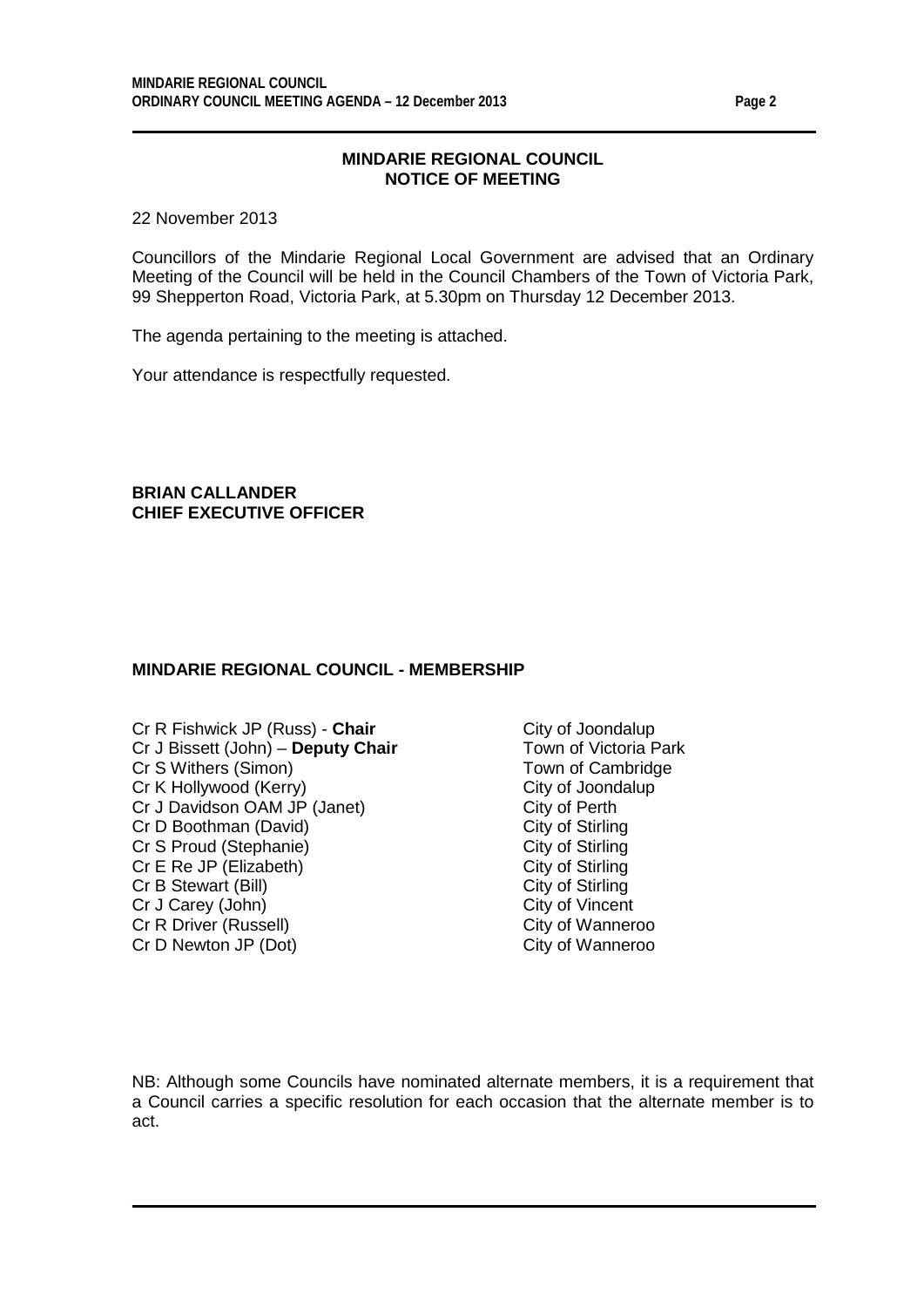#### **CONTENTS**

| $\mathbf{1}$ |     |                                                                                         |  |
|--------------|-----|-----------------------------------------------------------------------------------------|--|
| 2            |     |                                                                                         |  |
| 3            |     |                                                                                         |  |
| 4            |     |                                                                                         |  |
| 5            |     |                                                                                         |  |
| 6            |     |                                                                                         |  |
| 7            |     |                                                                                         |  |
| 8            |     |                                                                                         |  |
|              | 8.1 |                                                                                         |  |
|              | 8.2 |                                                                                         |  |
| 9            |     |                                                                                         |  |
|              | 9.1 | Financial Statements for the periods ended 30 September 2013 and 31 October 2013  6     |  |
|              | 9.2 | List of payments made for the months ended 30 September 2013 and 31 October 2013  8     |  |
|              | 9.3 |                                                                                         |  |
|              | 9.4 |                                                                                         |  |
|              | 9.5 |                                                                                         |  |
|              | 9.6 | Mindarie Regional Council Annual Report 2013 and Minutes of the Audit Committee Meeting |  |
| 10           |     |                                                                                         |  |
| 11           |     |                                                                                         |  |
| 12           |     |                                                                                         |  |
| 13           |     |                                                                                         |  |
| 14           |     |                                                                                         |  |
|              |     | 14.1 Resource Recovery Facility - Amended and Restated Second Standstill Deed  22       |  |
|              |     | 14.2 Establish a new contract for future Landfill Gas Management at Tamala Park 23      |  |
|              |     |                                                                                         |  |
| 15           |     |                                                                                         |  |
|              |     |                                                                                         |  |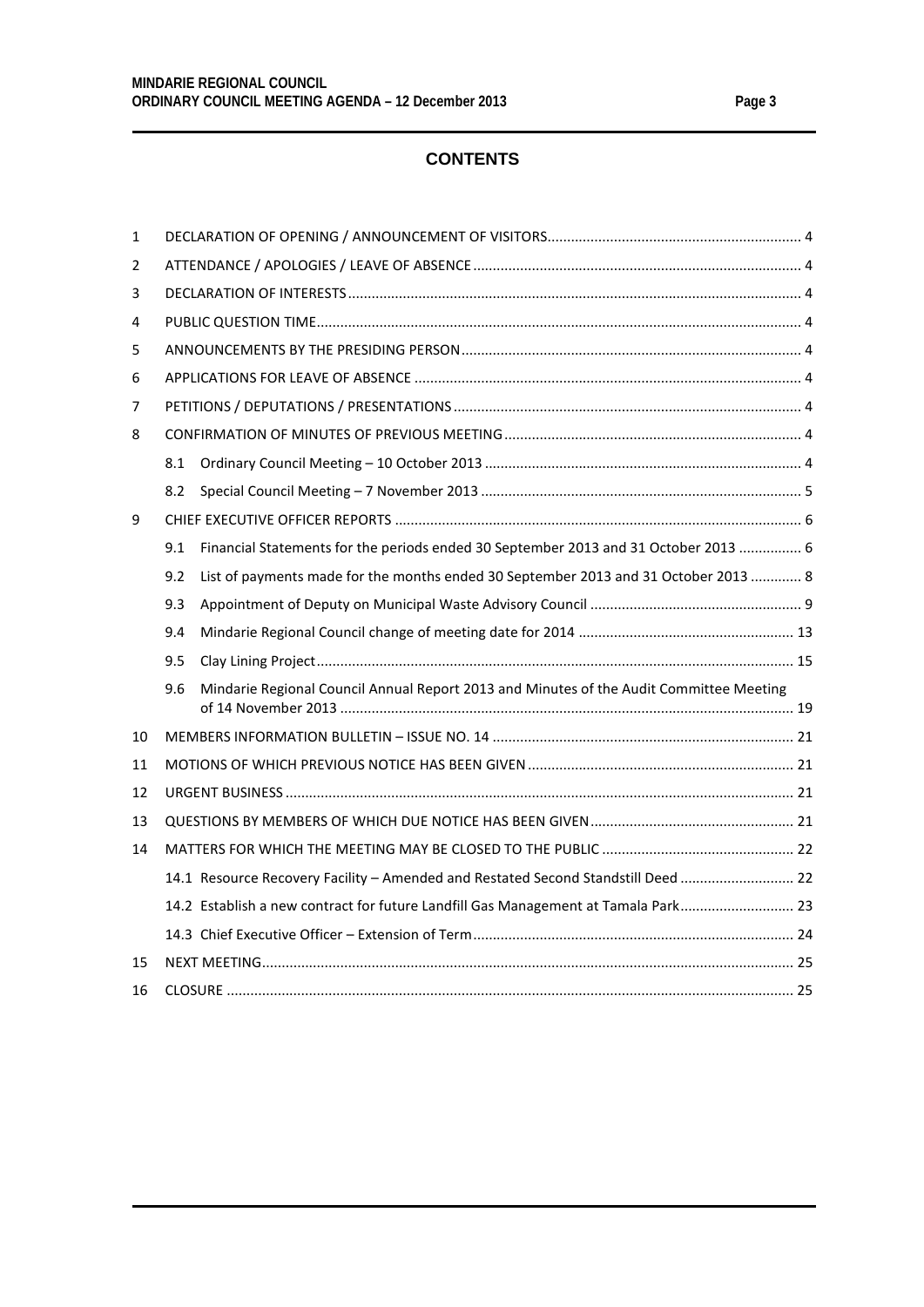#### <span id="page-3-0"></span>**1 DECLARATION OF OPENING / ANNOUNCEMENT OF VISITORS**

#### <span id="page-3-1"></span>**2 ATTENDANCE / APOLOGIES / LEAVE OF ABSENCE**

#### <span id="page-3-2"></span>**3 DECLARATION OF INTERESTS**

Declaration of Financial/Conflict of Interest to be recorded prior to dealing with each item.

*Disclosure of Financial and Proximity Interests*

- *(a) Members must disclose the nature of their interest in matters to be discussed at the meeting. (Section 5.65 of the Local Government Act 1995).*
- *(b) Employees must disclose the nature of their interest in reports or advice when giving the report or advice to the meeting. (Sections 5.70 and 5.71 of the Local Government Act 1995).*

#### *Disclosure of Interest Affecting Impartiality*

*(a) Members and staff must disclose their interest in matters to be discussed at*  the meeting in respect of which the member or employee has given or will *give advice.*

### <span id="page-3-3"></span>**4 PUBLIC QUESTION TIME**

#### <span id="page-3-4"></span>**5 ANNOUNCEMENTS BY THE PRESIDING PERSON**

#### <span id="page-3-5"></span>**6 APPLICATIONS FOR LEAVE OF ABSENCE**

#### <span id="page-3-6"></span>**7 PETITIONS / DEPUTATIONS / PRESENTATIONS**

#### <span id="page-3-7"></span>**8 CONFIRMATION OF MINUTES OF PREVIOUS MEETING**

#### <span id="page-3-8"></span>**8.1 ORDINARY COUNCIL MEETING – 10 October 2013**

The Minutes of the Ordinary Council Meeting held on 10 October 2013 have been printed and circulated to members of the Council.

#### **RESPONSIBLE OFFICER RECOMMENDATION**

**That the Minutes of the Ordinary Council Meeting of Council held on 10 October 2013 be confirmed as a true record of the proceedings.**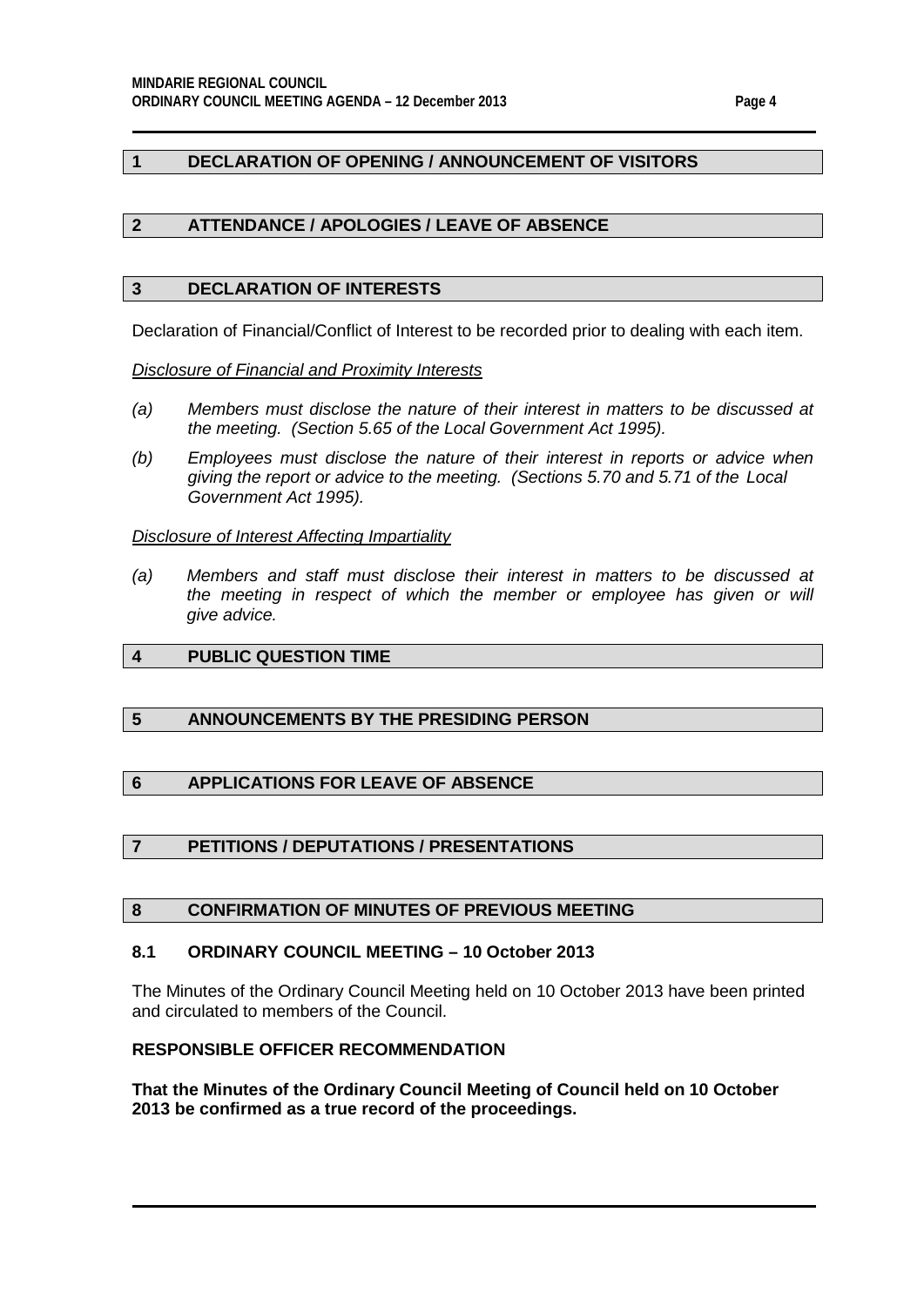#### <span id="page-4-0"></span>**8.2 SPECIAL COUNCIL MEETING – 7 November 2013**

The Minutes of the Special Council Meeting held on 7 November 2013 have been printed and circulated to members of the Council.

### **RESPONSIBLE OFFICER RECOMMENDATION**

**That the Minutes of the Special Council Meeting of Council held on 7 November 2013 be confirmed as a true record of the proceedings.**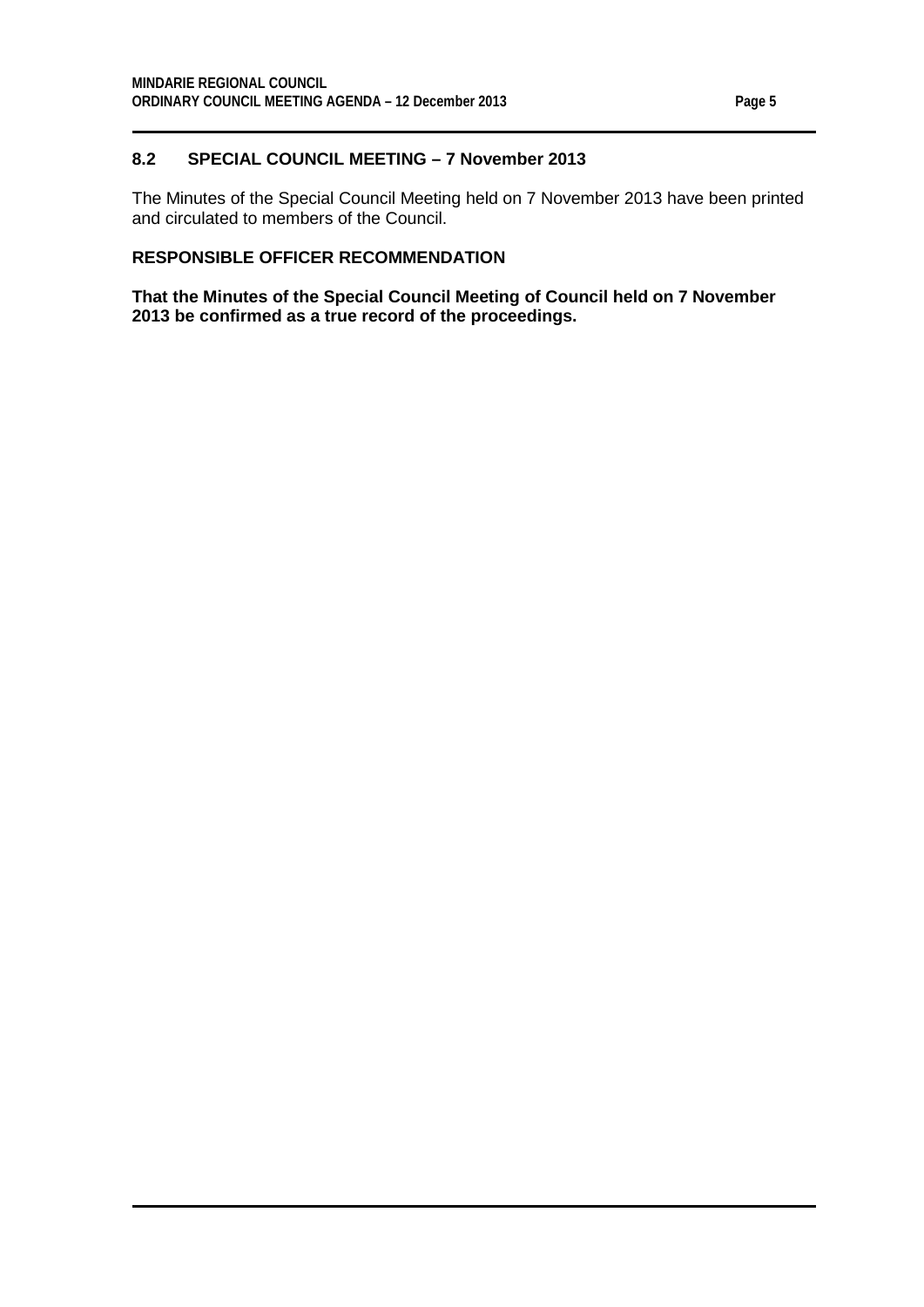#### <span id="page-5-0"></span>**9 CHIEF EXECUTIVE OFFICER REPORTS**

<span id="page-5-1"></span>

| 9.1                         | <b>FINANCIAL STATEMENTS FOR THE PERIODS ENDED</b><br>30 SEPTEMBER 2013 AND 31 OCTOBER 2013 |
|-----------------------------|--------------------------------------------------------------------------------------------|
| <b>File No:</b>             | <b>FIN/5-03</b>                                                                            |
| Appendix(s):                | <b>Appendix No. 1</b><br><b>Appendix No. 2</b><br><b>Appendix No. 3</b>                    |
| Date:                       | 21 November 2013                                                                           |
| <b>Responsible Officer:</b> | <b>Director Corporate Services</b>                                                         |

#### **SUMMARY**

The purpose of this report is to provide financial reporting in line with statutory requirements which provides useful information to stakeholders of the Council.

#### **BACKGROUND**

Reporting requirements are defined by Financial Management Regulations 34 of the Local Government (Financial Management) Regulations 1996.

The financial statements presented for each month consist of:

- Operating Statement by Nature Combined
- Operating Statement by Nature RRF Only
- Operating Statement by Function
- Statement of Financial Activity
- Statement of Reserves
- Statement of Financial Position
- Statement of Investing Activities
- Information on Borrowings
- Tonnage Report

#### **DETAIL**

The Financial Statements attached are for the months ended 30 September 2013 and 31 October 2013 and are attached at **Appendix No. 1 and 2** to this Item. The Tonnage Report for the 4 months to 31 October June 2013 is attached at **Appendix No. 3.**

The complete suite of Financial Statements which includes the Operating Statements, Statement of Financial Position, Statement of Financial Activity and other related information are reported on a monthly basis.

The estimates for Provisions for Amortisation of Cell Development, Capping and Post Closure expenditure are based on the estimated rates per tonne calculated with reference to estimated excavation cost of various stages of the landfill and the life of the landfill. An adjustment is made (if necessary) at the end of the year based on actual tonnages on a survey carried out to assess the "air space" remaining and other relevant information.

The results for the year ended 30 June 2013 are still subject to external audit which may result in changes to the numbers included in this report, including certain balance sheet reclassifications and reserve transfers. It is not expected however, that there will be material changes to the underlying profit numbers reported.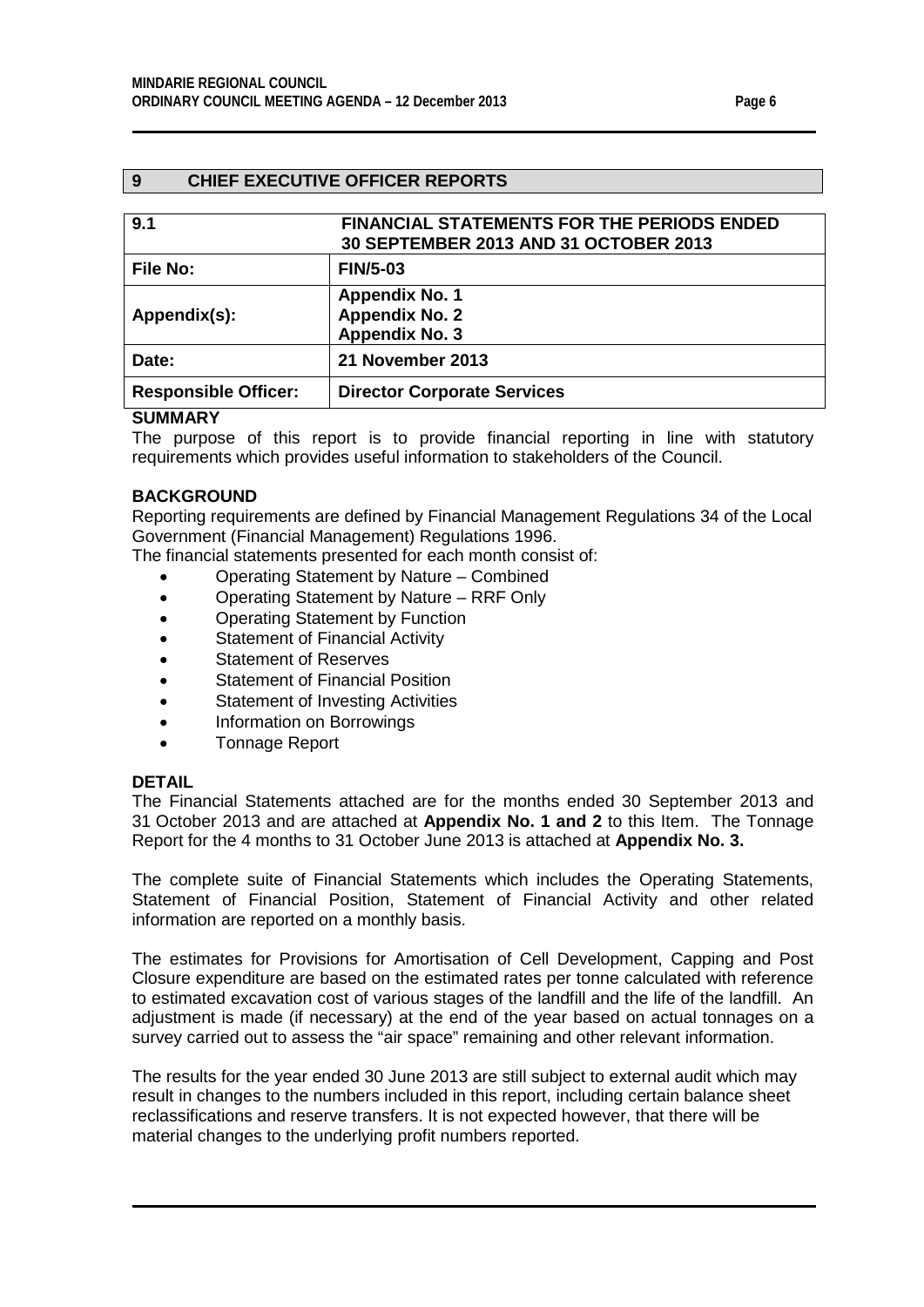#### Summary of results for the year to 31 October 2013

|                                                       | <b>Actual</b> | <b>Budget</b> | <b>Variance</b> |
|-------------------------------------------------------|---------------|---------------|-----------------|
|                                                       |               |               |                 |
| Tonnes – Members                                      | 113,639       | 106,565       | 7,074           |
| Tonnes - Others                                       | 10,745        | 13,333        | (2,588)         |
| <b>TOTAL TONNES</b>                                   | 124,384       | 119,898       | 4,486           |
|                                                       | \$            | S             | \$              |
| Revenue - Members                                     | 15,299,850    | 15,471,787    | (171, 937)      |
| Revenue – Other                                       | 3,113,725     | 3,580,443     | (466, 718)      |
| <b>TOTAL REVENUE</b>                                  | 18,343,575    | 19,052,230    | (638, 655)      |
| <b>Expenses</b><br>Loss/(profit) on sale of<br>assets | 15,027,928    | 15,986,092    | 958,164         |
| <b>NET SURPLUS</b>                                    | 3,385,647     | 3,066,138     | 319,509         |

**VOTING REQUIREMENT**

Simple Majority

#### **RESPONSIBLE OFFICER RECOMMENDATION**

**That the Financial Statements set out in Appendix No. 1 and 2 for the months ended 30 September 2013 and 31 October 2013, respectively, be received.**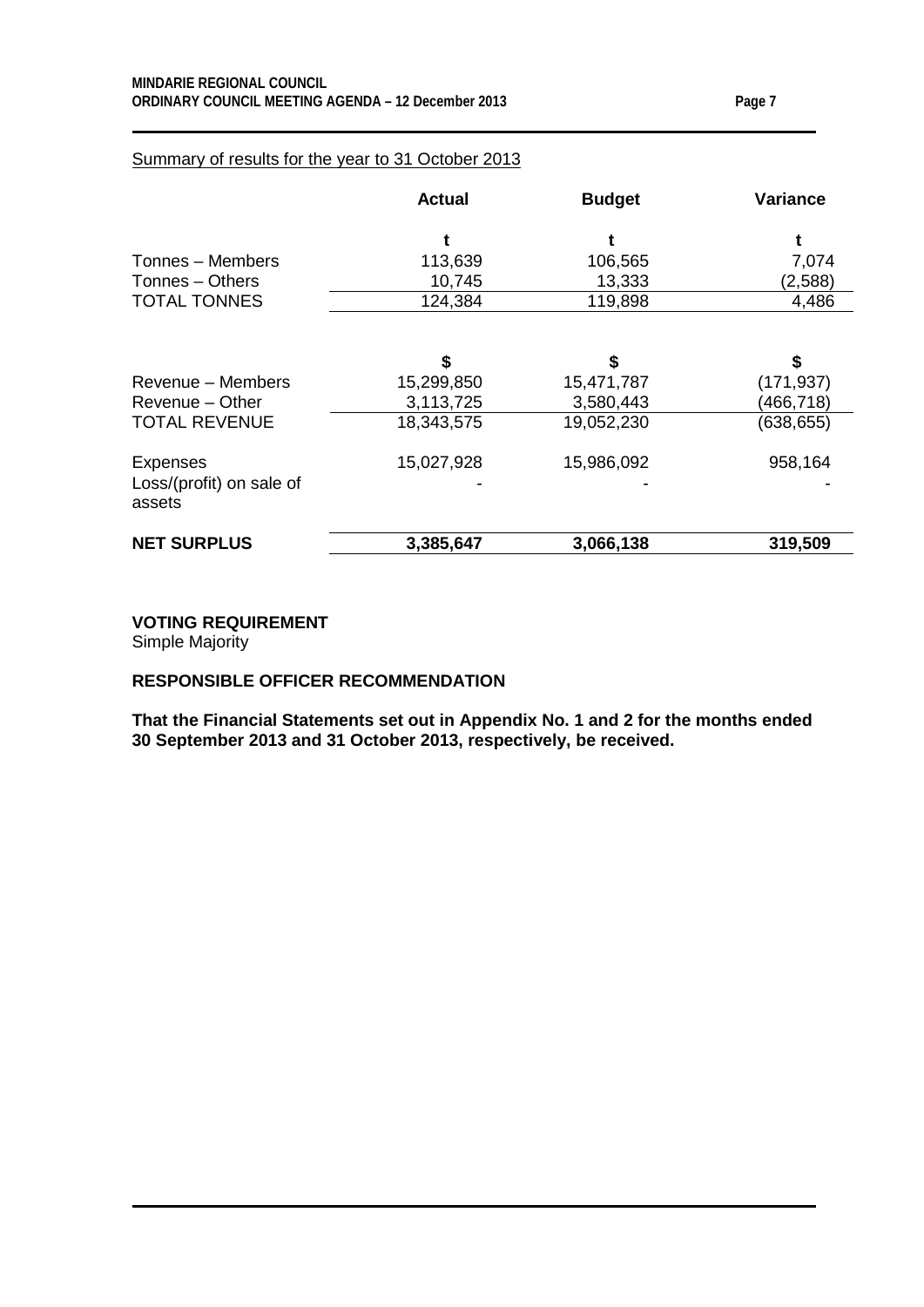<span id="page-7-0"></span>

| 9.2                         | LIST OF PAYMENTS MADE FOR THE MONTHS ENDED<br>30 SEPTEMBER 2013 AND 31 OCTOBER 2013 |
|-----------------------------|-------------------------------------------------------------------------------------|
| <b>File No:</b>             | <b>FIN/5-03</b>                                                                     |
| Appendix(s):                | <b>Appendix No. 4</b><br><b>Appendix No. 5</b>                                      |
| Date:                       | 21 November 2013                                                                    |
| <b>Responsible Officer:</b> | <b>Director Corporate Services</b>                                                  |

#### **SUMMARY**

The purpose of this report is to provide details of payments made during the periods identified. This is in line with the requirement under the delegated authority to the Chief Executive Officer (CEO), that a list of payments made from the Municipal Fund since the last Ordinary Council meeting be presented to Council.

#### **COMMENT**

The lists of payments for the months ended 30 September 2013 and 31 October 2013 are at **Appendix 4 and 5** to this Item and are presented to Council for noting. Payments have been made in accordance with the delegated authority to the CEO which allows payments to be made between meetings. At the Ordinary Council Meeting held on 5 September 2013, the Council delegated to the CEO the exercise of its power to make payments from the Municipal Fund. In order to satisfy the requirements of Clause 13(2) of the Local Government (Financial Management) Regulations, a list of payments made must be submitted to the next Council meeting following such payments.

It should be noted that generally all payments are GST inclusive and the Mindarie Regional Council is able to claim this tax as an input credit when GST remittances are made each month to the Australian Tax Office.

| <b>Months Ended</b> | <b>Account</b>           | <b>Vouchers</b>                             | <b>Amount</b>                                                    |
|---------------------|--------------------------|---------------------------------------------|------------------------------------------------------------------|
| 30 September 2013   | <b>General Municipal</b> | Cheques<br><b>EFT</b><br>DP<br><b>Total</b> | \$120,979.88<br>\$2,276,802.66<br>\$208,513.84<br>\$2,606,296.38 |
| 31 October 2013     | <b>General Municipal</b> | Cheques<br><b>EFT</b><br>DP<br><b>Total</b> | \$124,785.15<br>\$4,294,677.10<br>\$300,597.62<br>\$4,720,059.87 |

# **VOTING REQUIREMENT**

Simple Majority

#### **RESPONSIBLE OFFICER RECOMMENDATION**

**That the list of payments made under delegated authority to the Chief Executive Officer, for the months ended 30 September 2013 and 31 October 2013 be noted.**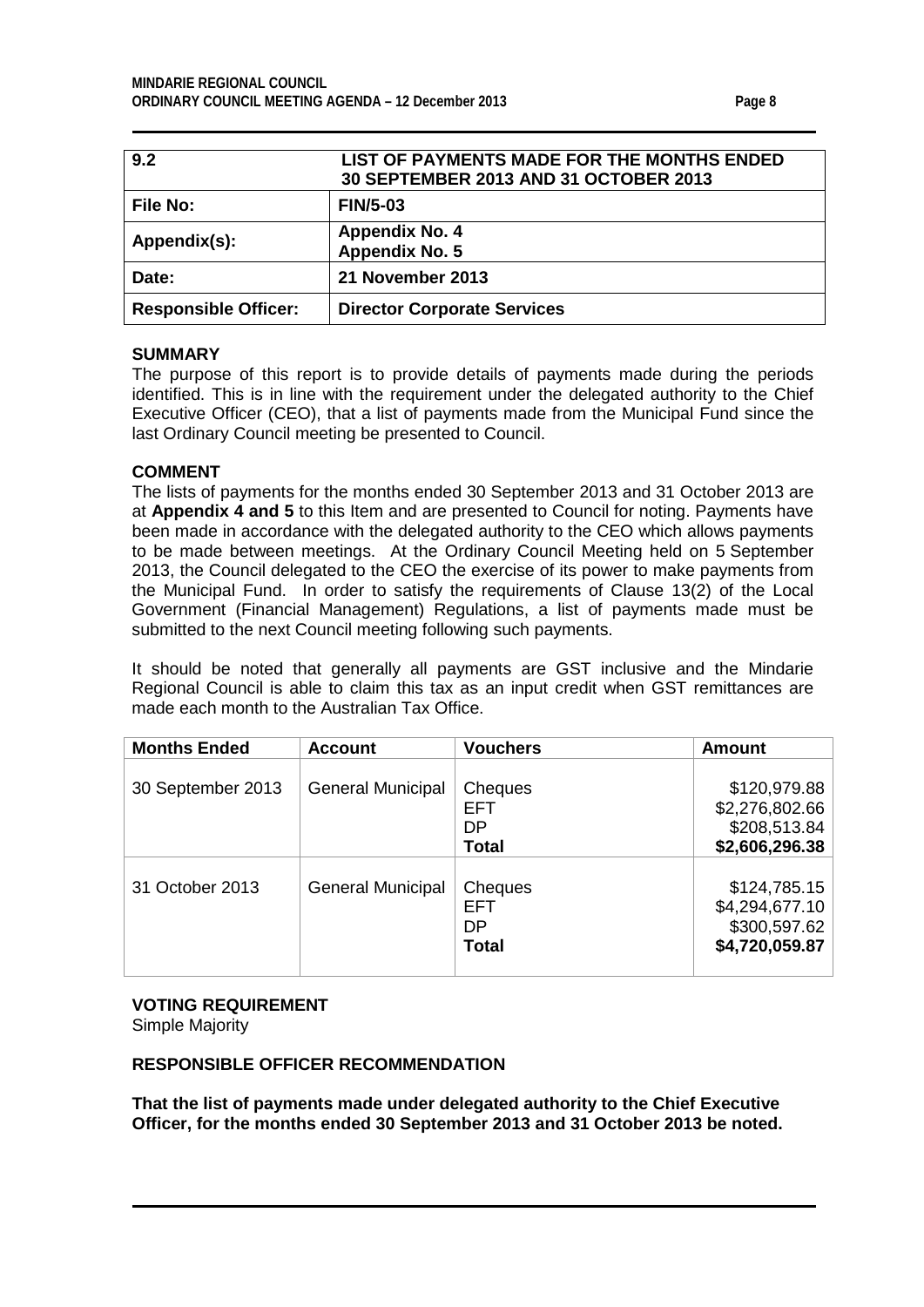<span id="page-8-0"></span>

| 9.3                         | APPOINTMENT OF DEPUTY ON MUNICIPAL WASTE<br><b>ADVISORY COUNCIL</b> |
|-----------------------------|---------------------------------------------------------------------|
| <b>File No:</b>             | GOV/1-02                                                            |
| Attachment(s):              | 1. Municipal Waste Advisory Council Details                         |
| Date:                       | 14 November 2013                                                    |
| <b>Responsible Officer:</b> | <b>Chief Executive Officer</b>                                      |

#### **SUMMARY**

The purpose of this report is to appoint a Mindarie Regional Council (MRC) Councillor on to the Municipal Waste Advisory Council as a Deputy to the previously nominated Councillor Bissett.

#### **BACKGROUND**

The Council at a Special Meeting held on 7 November 2013 resolved to appoint Councillors on to committees and working groups of the MRC. One of the Working Groups is the Municipal Waste Advisory Council (MWAC), which is a standing committee of the Western Australian Local Government Association (WALGA).

#### **DETAILS**

The Council resolved to appoint Cr Bissett as its member of MWAC but the report presented to Council did not require the appointment of a Deputy. However after discussion with WALGA it became clear that other Councils appoint deputies on MWAC.

MWAC was established in December 1994 to represent WALGA in respect of matters relating to municipal waste issues. MWAC is established under a partnership agreement with WALGA, Eastern Metropolitan Regional Council, City of Geraldton/Greenough, Mindarie Regional Council, Rivers Regional Council, Southern Metropolitan Regional Council and Western Metropolitan Regional Council.

The objective of MWAC is to encourage and promote economically sound, environmentally safe waste management practices and to ensure that the shared interests of all Western Australian Local Governments, as they relate to waste management, are effectively managed. An Officer Advisory Group has been created as an advisory committee to the MWAC. Membership of the MWAC and the Officers' Advisory Group currently consists of the major regional councils. *Attachment 1* of this agenda item provides details of the tenure, membership, duties and responsibilities associated with the Municipal Waste Advisory Council (MWAC).

#### **LEGAL COMPLIANCE**

Refer *attachment 1* to determine the varying compliance requirements of MWAC.

#### **FINANCIAL IMPLICATIONS**

There is no remuneration attached to the positions on any of the MRC's Committees and/or Working Groups.

#### **COMMENT**

Given that other Councils have nominated deputies on to MWAC it is considered appropriate that the MRC does the same as such it is recommended that Council appoint a deputy on to MWAC.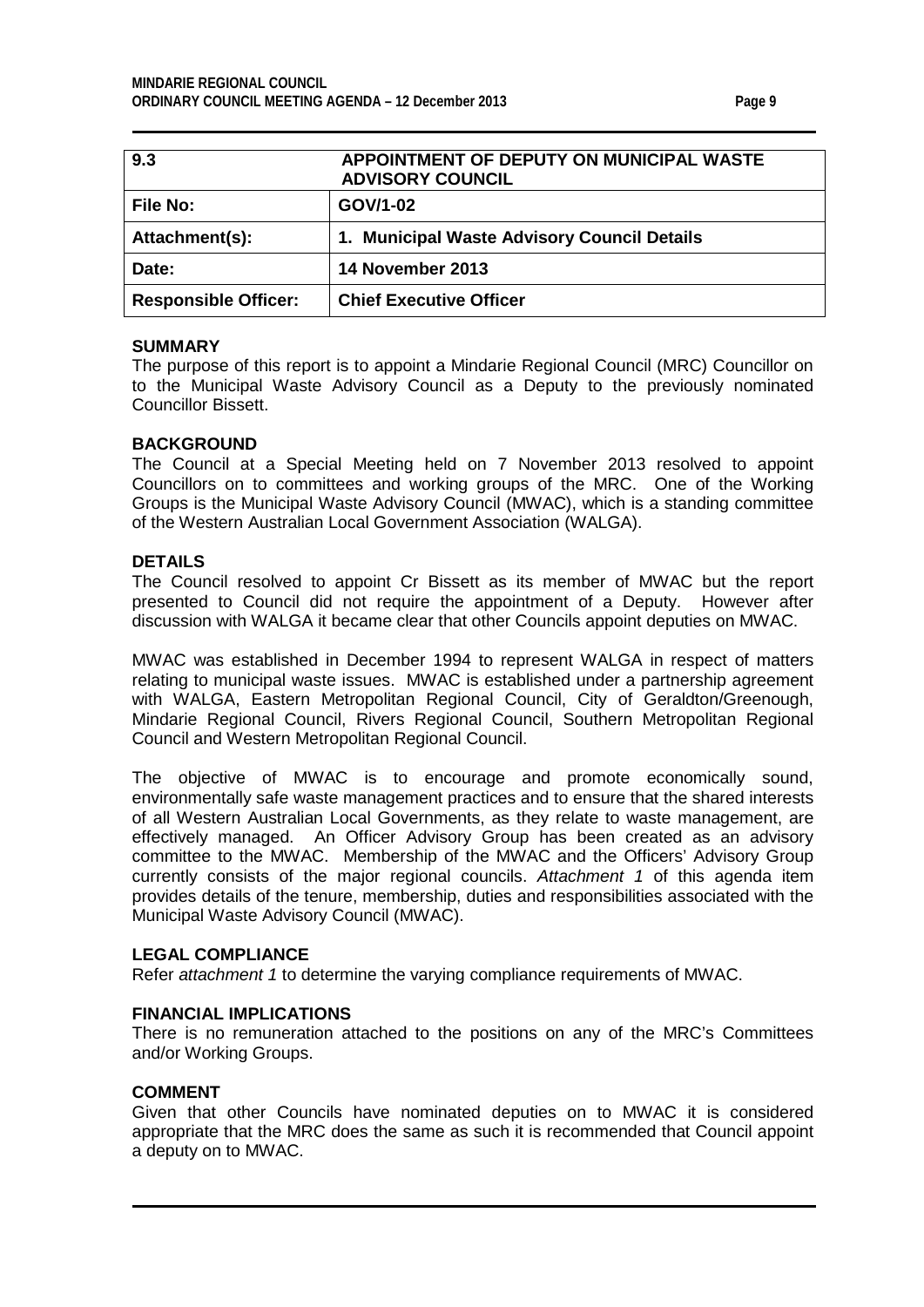#### **VOTING REQUIREMENT** Simple Majority

#### **RESPONSIBLE OFFICER RECOMMENDATION**

**That Council appoint Cr \_\_\_\_\_\_\_\_\_\_ as Deputy on to the Municipal Waste Advisory Council.**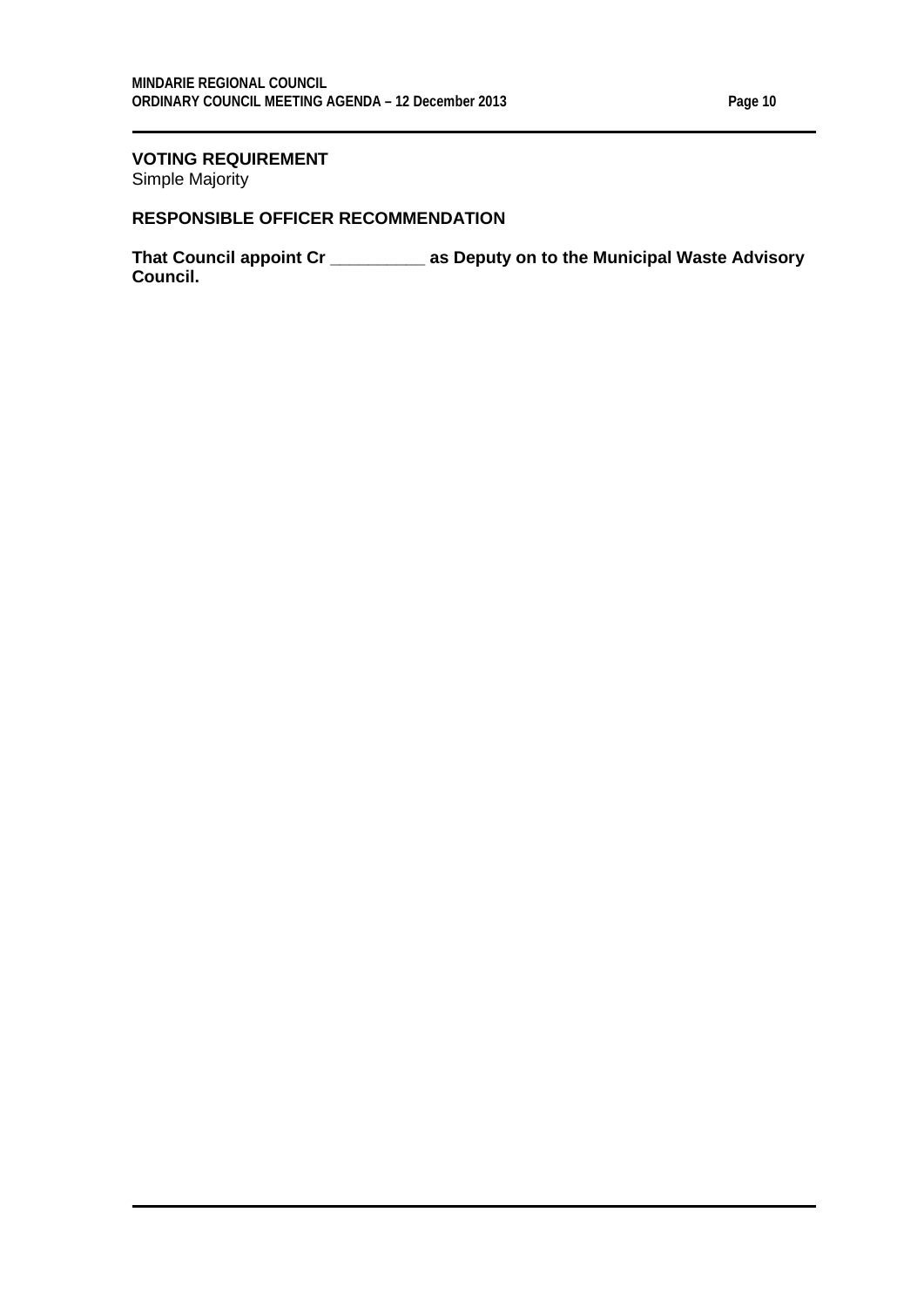#### **ATTACHMENT 1**

#### **MUNICIPAL WASTE ADVISORY COUNCIL**

### **MEMBERSHIP**

One Councillor

Supported by one staff member who is on a sub-group of MWAC entitled the Officers' Advisory Group.

#### **MEETING FREQUENCY**

Bi-Monthly

#### **DUTIES AND RESPONSIBILITIES**

*General Functions of the MWAC*

- (a) The principal role of the MWAC in exercise of the delegated authority is to govern the Municipal Waste Program and to represent the interests of the Parties and Local Government generally, in all matters relating to local government waste management.
- (b) Without limiting the MWAC's principal role, the broad functions and responsibilities of the MWAC include:
	- (i) defining policy and providing the overall strategic direction of the Municipal Waste Program to achieve the interests of the Parties to this Partnership Agreement;
	- (ii) maintaining the MWAC as a credible, active and effective peak body in the area of waste management;
	- (iii) facilitating and encouraging cooperative linkages between Local, State and Federal Government, Regional Councils, FORC, WMAA, Waste Authority, industry and the community;
	- (iv) representing the interests of the Association in all matters relating to local government waste management in accordance with the Association's policy statements and formal positions on an issue, and without prior reference to the Association where a formal Association position on an issue is not current or has not yet been developed PROVIDED THAT any such position is subsequently put to the Association as soon as practicable for confirmation;
	- (v) acting as an interface between the Parties to this Partnership Agreement and other local governments;
	- (vi) promoting economically sound, environmentally safe and socially acceptable waste management and minimisation strategies;
	- (vii) coordinating and initiating research on waste management issues;
	- (viii) through the WALGA Chief Executive Officer and the MWAC Chair, monitoring and evaluating the performance of the Executive Officer against established key performance indicators;
	- (ix) approving major operating plans, including the strategic plan;
	- (x) approving the Annual Budget in accordance with the terms of this Partnership Agreement; and
	- (xi) ensuring the Municipal Waste Program complies with the law and the Association's operational policies and procedures.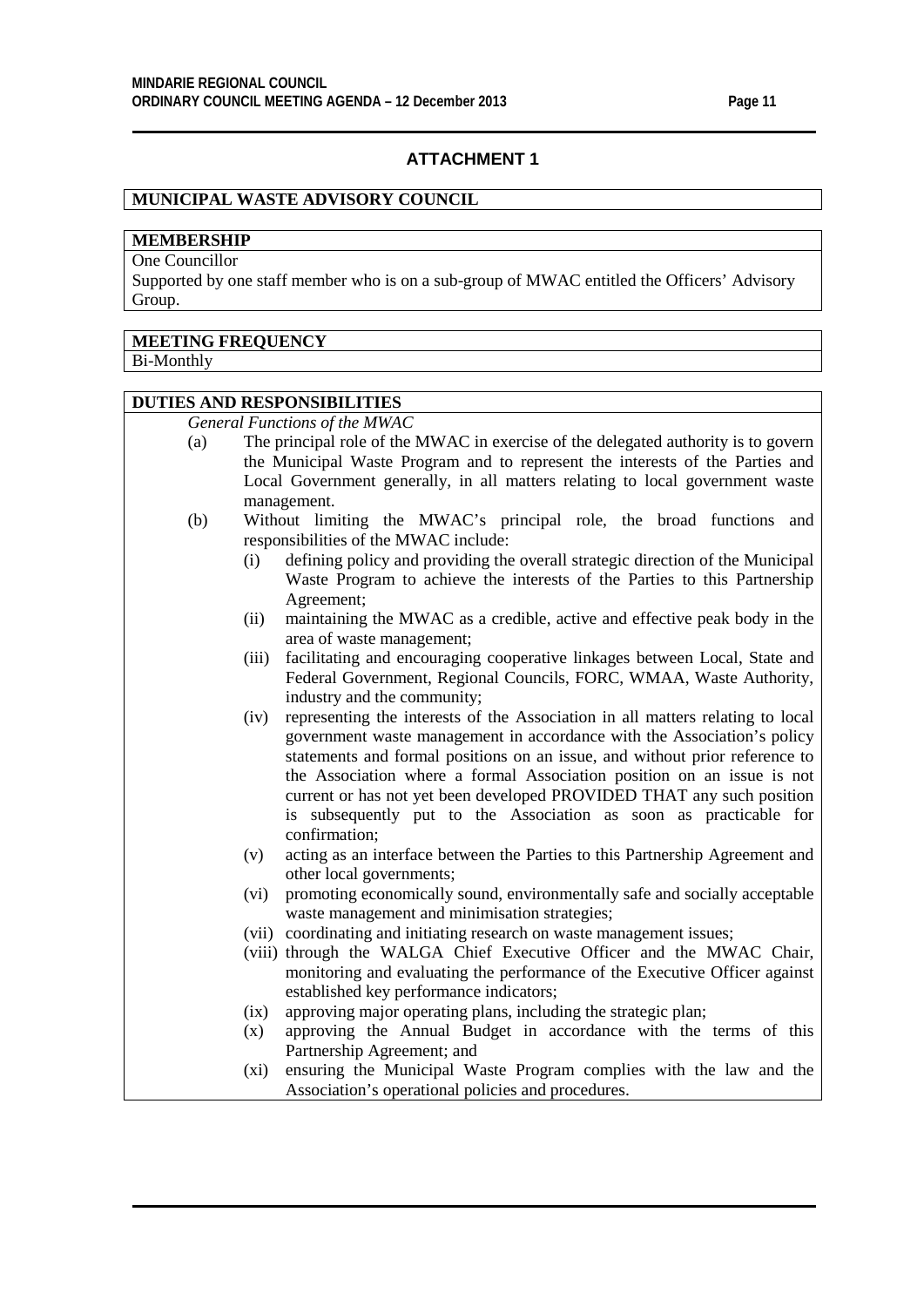- (c) Under the terms of the delegated authority, the MWAC may not make decisions:
	- (i) concerning the acquisition, holding and disposition of real property or the borrowing of money or setting Association subscription levels;
	- (ii) that are inconsistent with an existing formal policy statement of the Association without prior reference to and the prior approval of the State Council; and
	- (iii) relating to operational matters as such matters remain the responsibility of the Executive Officer, reporting to the WALGA Chief Executive Officer or to their delegate.

#### **APPOINTMENT/TENURE**

Membership continues until notification is given to the other party advising of a change in the membership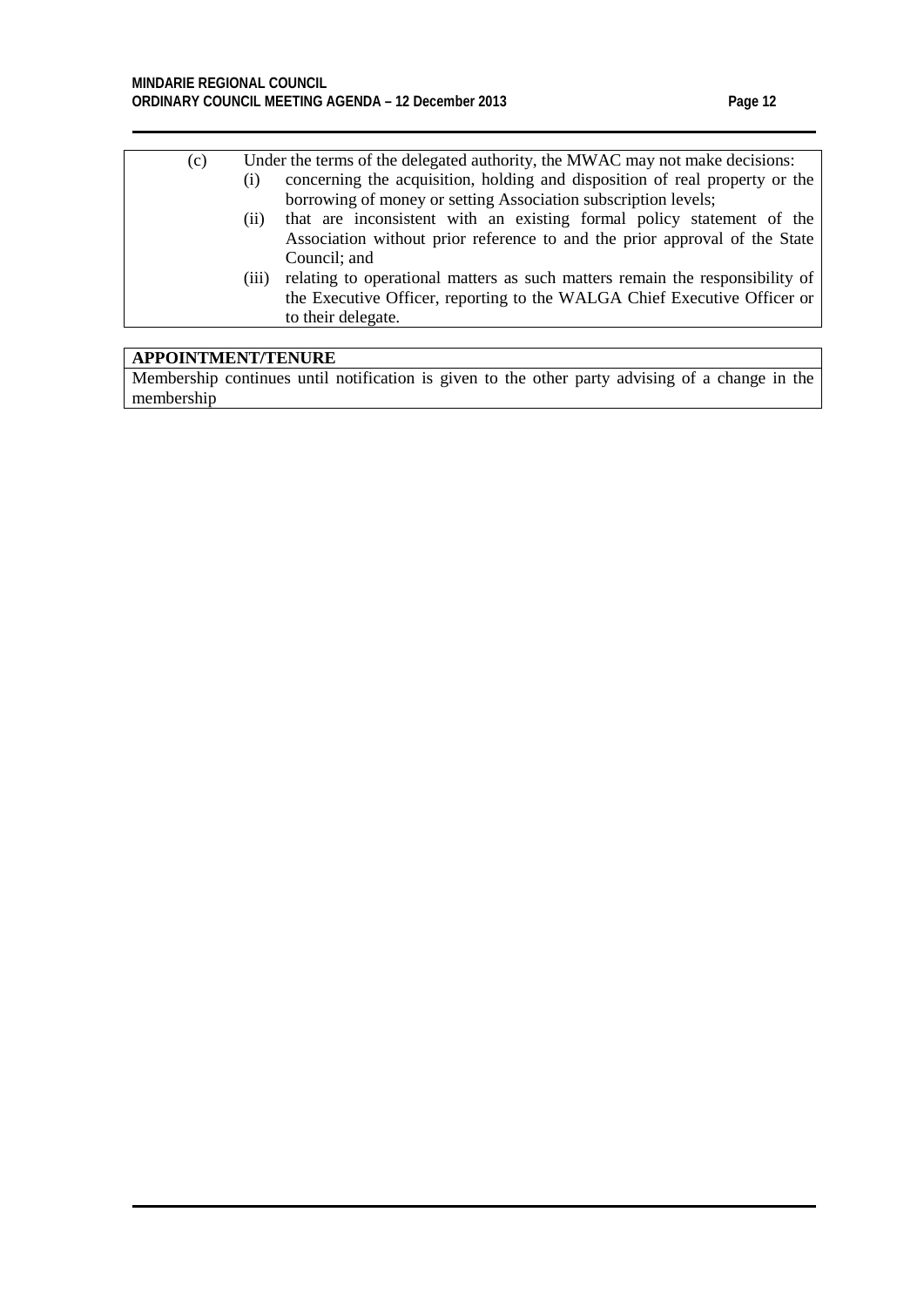<span id="page-12-0"></span>

| 9.4                         | <b>MINDARIE REGIONAL COUNCIL CHANGE OF</b><br><b>MEETING DATE FOR 2014</b> |
|-----------------------------|----------------------------------------------------------------------------|
| <b>File No:</b>             | COR/10-02                                                                  |
| Appendix(s):                | Nil                                                                        |
| Date:                       | 14 November 2014                                                           |
| <b>Responsible Officer:</b> | <b>Chief Executive Officer</b>                                             |

#### **SUMMARY**

The purpose of this report is to propose an alternate meeting date for the Ordinary Council Meeting scheduled for 13 February 2014 at the City of Joondalup.

#### **BACKGROUND**

The Mindarie Regional Council (MRC) at its 10 October 2013 council meeting resolved the dates and locations for its Ordinary Council meetings to be held in 2014 as follows:-

#### *That Council:*

*(1) adopt the following schedule for Ordinary Council Meetings for the Year 2014:*

- *• 13 February 2014 (City of Joondalup)*
- *• 24 April 2014 (City of Wanneroo)*
- *• 3 July 2014 (City of Stirling)*
- *• 4 September 2014 (City of Vincent)*
- *• 23 October 2014 (City of Perth)*
- *11 December 2014 (Town of Victoria Park)*

#### **DETAIL**

At the 7 November 2013 Special Council Meeting, members were advised by the Chairperson that the date of the meeting to be held at the City of Joondalup on Thursday 13 February 2014 will need to be changed due to other commitments the City of Joondalup has on that day/evening. On review of other suitable dates Thursday 20 February 2014 was most suitable.

#### **STATUTORY ENVIRONMENT**

Part 12 (1) and (2) of the Local Government (Administration) Regulations 1996 requires local government to issue public notice of its meeting dates at least once per year stating:

- *"12. Meetings, public notice of (Act s. 5.25(1)(g))*
	- *(1) At least once each year a local government is to give local public notice of the dates on which and the time and place at which —*
		- *(a) the ordinary council meetings; and*
		- *(b) the committee meetings that are required under the Act to be open to members of the public or that are proposed to be open to members of the public, are to be held in the next 12 months.*
	- *(2) A local government is to give local public notice of any change to the date, time or place of a meeting referred to in subregulation (1).*
- *S.1.7 of the Local Government Act 1995 prescribes local public notice as:* 
	- *"1.7. Local public notice*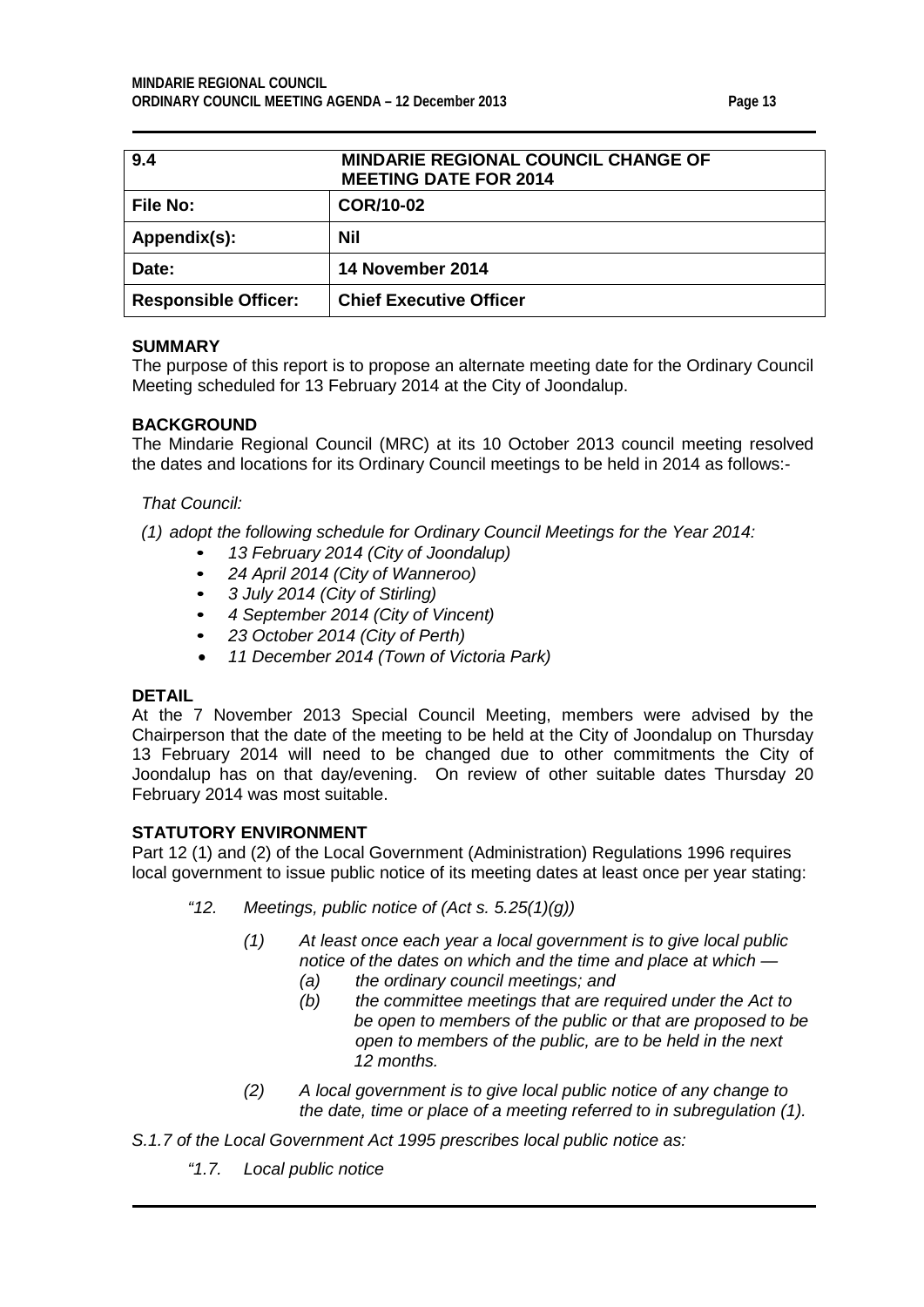- *(1) Where under this Act local public notice of a matter is required to be given, a notice of the matter is to be —*
	- *(a) published in a newspaper circulating generally throughout the district; and*
	- *(b) exhibited to the public on a notice board at the local government's offices; and*
	- *(c) exhibited to the public on a notice board at every local government library in the district.*
- *(2) Unless expressly stated otherwise it is sufficient if the notice is —*
	- *(a) published under subsection (1)(a) on at least one occasion; and*
	- *(b) exhibited under subsection (1)(b) and (c) for a reasonable time, being not less than —*
		- *(i) the time prescribed for the purposes of this paragraph; or*
		- *(ii) if no time is prescribed, 7 days.*

## **POLICY IMPLICATIONS**

Nil

**STRATEGIC IMPLICATIONS** Nil

**FINANCIAL IMPLICATIONS**

Nil

#### **COMMENT**

The resolution of Council on 10 October 2013 scheduling the dates for next year was not advertised and as such the change to the meeting date requested by the City of Joondalup is considered minor and, as it had not been acted on by the Administration, does not require a revocation motion. Public Notice will be issued once the Council has resolved the Ordinary Council meeting dates for 2014.

#### **VOTING REQUIREMENT**

Simple Majority

#### **RESPONSIBLE OFFICER RECOMMENDATION**

#### **That Council:**

- **1. Change the date of the Ordinary Council Meeting from 13 February 2014, as resolved at its meeting on 10 October 2013, to 20 February 2014.**
	- **2. In accordance with Part 12 (2) of the** *Local Government (Administration) Regulations 1996* **and the** *Local Government Act 1995 issue a* **Public Notice of the meetings dates resolved by Council at its meeting on 10 October 2013 and amended in (1) above as follows:**
		- **20 February 2014 (City of Joondalup)**
		- **24 April 2014 (City of Wanneroo)**
		- **3 July 2014 (City of Stirling)**
		- **4 September 2014 (City of Vincent)**
		- **23 October 2014 (City of Perth)**
		- **11 December 2014 (Town of Victoria Park)**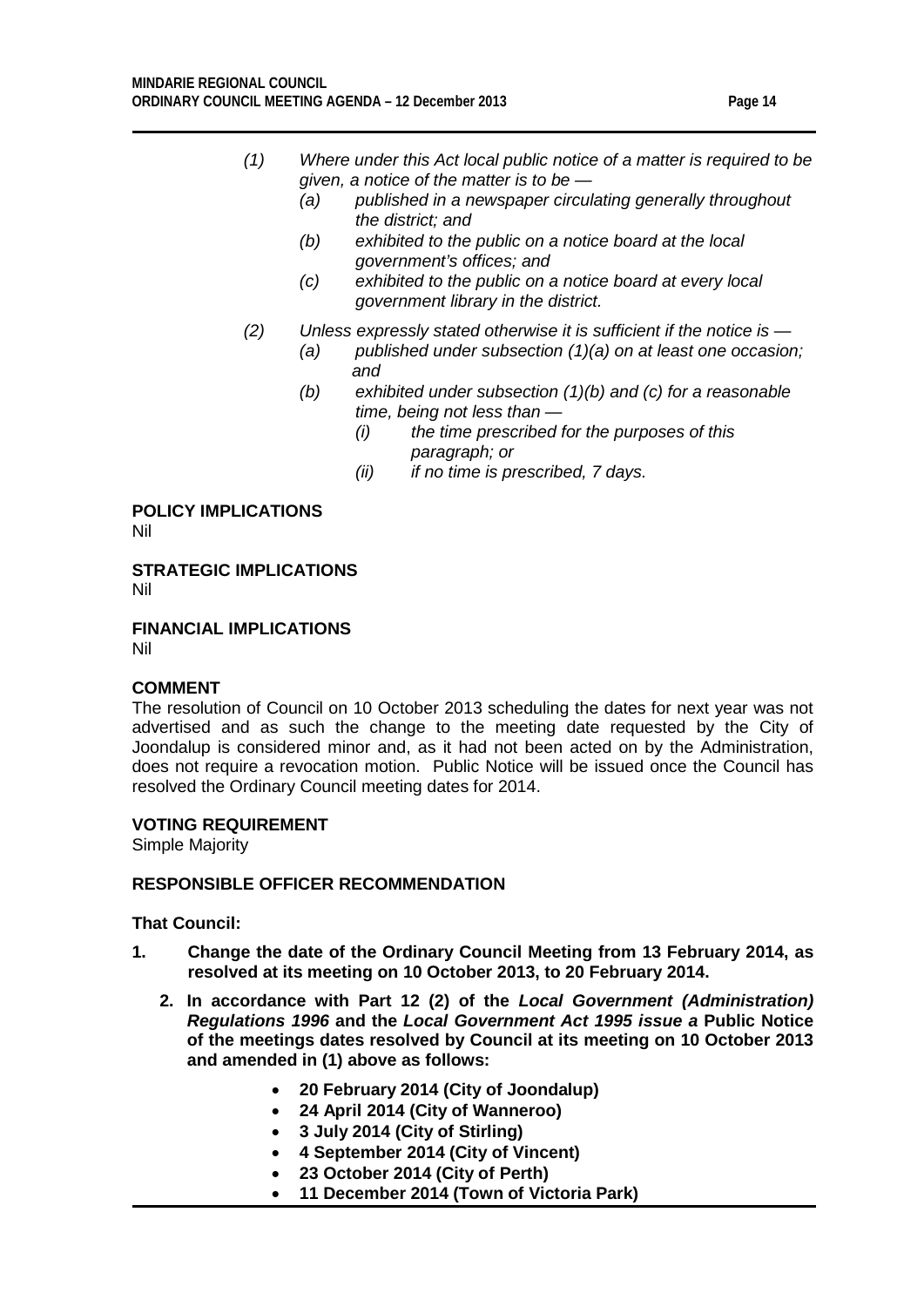| с<br>ı<br>г. |  |
|--------------|--|
|--------------|--|

<span id="page-14-0"></span>

| 9.5                         | <b>CLAY LINING PROJECT</b>                                                   |  |
|-----------------------------|------------------------------------------------------------------------------|--|
| <b>File No:</b>             | <b>WST/195</b>                                                               |  |
| Attachment(s):              | 1. Tamala Park Landfill Stage 2 Phase 4-Side Slope<br><b>Lining Estimate</b> |  |
| Date:                       | 22 November 2013                                                             |  |
| <b>Responsible Officer:</b> | <b>Landfill Manager</b>                                                      |  |

#### **SUMMARY**

The purpose of this report is to seek approval for the continuation of the clay lining work of stage 2 phase 3 of the landfill at Tamala Park in accordance with the tender awarded to Ertech Pty Ltd and source the funds required to cover the cost of the works through borrowings.

#### **BACKGROUND**

The Council at its meeting on 4 July 2013 resolved to award a tender for the clay lining to stage 2 phase 3 of the landfill at Tamala Park to Ertech Pty Ltd as follows:

*"That:*

- *1. Ertech Pty Ltd be awarded the tender, at a value of \$1,395,192 excluding GST, for the clay lining to stage 2 phase 3 of the landfill at Tamala Park.*
- *2. Funds of \$40,000 excluding GST be set aside for a Project Superintendent of the project.*
- *3. A Contingency of 5% of the awarded tender price, being \$67,500 be set aside for the project.*
- *4. The use of the contingency detailed in (3) above be delegated to the Chief Executive Officer*
- *5. The tender value, Project Superintendent Costs and Contingency sum totalling \$1,502,692 be funded from borrowings as contained in the 2013/14 budget of the Mindarie Regional Council."*

The awarded tender ensured that Ertech would complete the clay lining of the landfill over a five year period plus two single year options and was staged to coincide with the placement of waste on the landfill. Progressively placing the clay as the waste is placed in the landfill ensures that the clay does not dry out thus preventing the clay from cracking ensuring that it is an effective barrier. The overall cost of the work for the total project is estimated at \$5M. The first stage was designed to allow the first lifts of the clay lining, which was valued at \$1.5M including on-costs and contingencies.

Ertech commenced work on the first stage of the project in August 2013. Significant rain fall in September resulting in significant delays in the placement of the clay. As the landfill is continuing to receive waste, including additional waste received from the City of Stirling, the operators have had to step the waste back from the edge of the landfill allowing Ertech a clear working area to place the clay.

#### **DETAIL**

Given the delay, and the additional tonnes of waste being received from the City of Stirling, it is now necessary to continue on with the second stage of the lining works and have Ertech continue to place the next two lifts of clay. Using the pricing approved in the original tender the estimated value of this work is \$1.23M *(refer Attachment 1)* plus an additional \$100,000 for contingencies and Superintendent costs. As this is a Capital Work project the \$1.33M will be funded by borrowings. The repayment of the borrowings has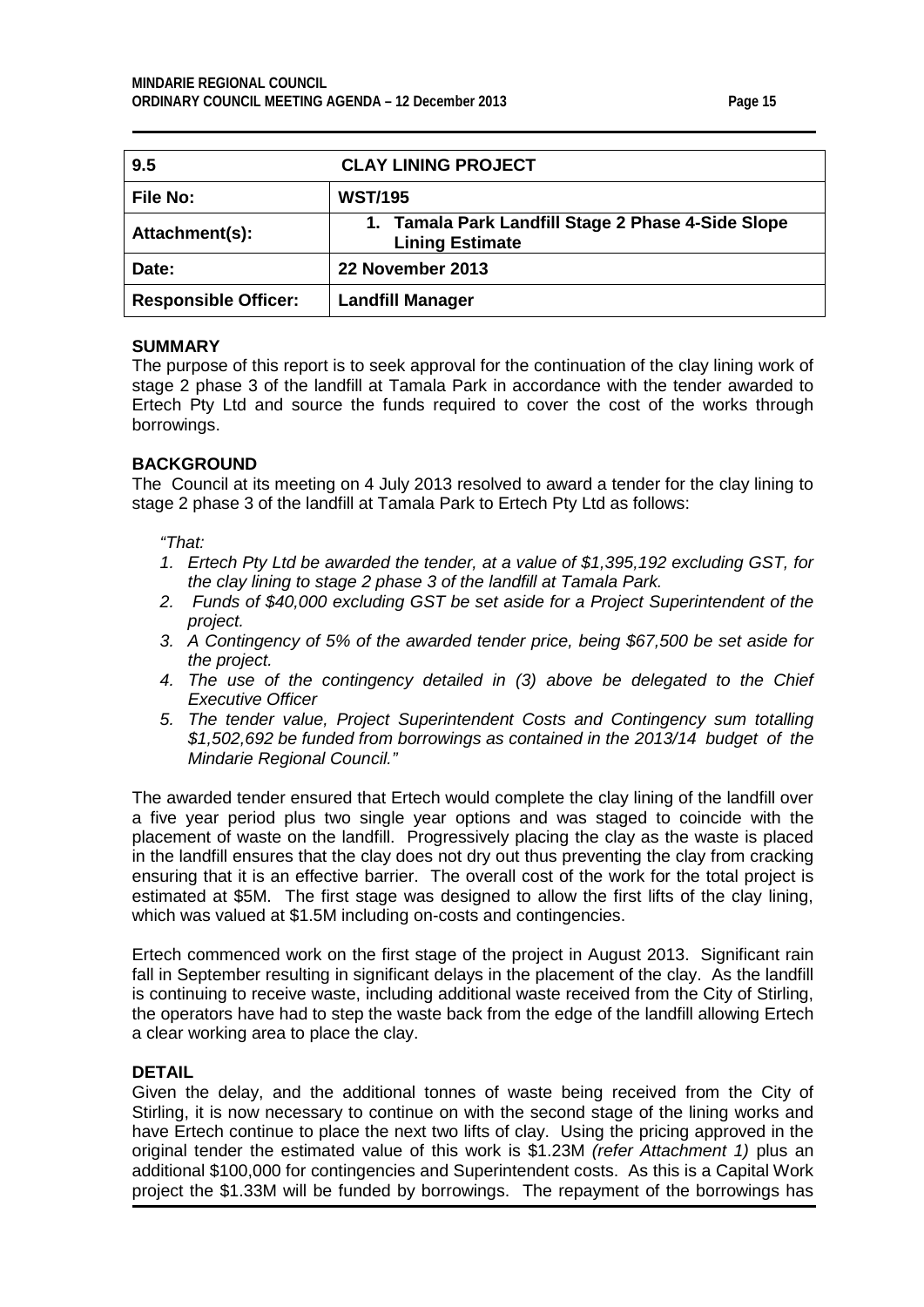no immediate impact on the gate fee, other than the interest payable on the borrowings and will be accommodated in the half yearly budget review. It is not considered necessary at this stage to alter the gate fee to accommodate this additional interest.

#### **STATUTORY ENVIRONMENT**

The works approval for the clay lining under the Environmental Act 1986 has been granted. As the Council has not indicated that it intends to borrow the additional funds for stage 2 of this project in its 2013/14 Budget Section 6.20 of the *Local Government Act 1995* applies requiring the Council to issue one month's public notice as follows:

*"6.20. Power to borrow*

- *(1) Subject to this Act, a local government may —*
	- *(a) borrow or re-borrow money; or*
	- *(b) obtain credit; or*
	- *(c) arrange for financial accommodation to be extended to the local government in ways additional to or other than borrowing money or obtaining credit, to enable the local government to perform the functions and exercise the powers conferred on it under this Act or any other written law.*
- *(2) Where, in any financial year, a local government proposes to exercise a power under subsection (1) (power to borrow) and details of that proposal have not been included in the annual budget for that financial year —*
	- *(a) unless the proposal is of a prescribed kind, the local government must give one month's local public notice of the proposal; and*
	- *(b) the resolution to exercise that power is to be by absolute majority."*

### **POLICY IMPLICATIONS**

Nil

#### **FINANCIAL IMPLICATIONS**

It was not anticipated that the next lifts of the clay lining would be required in this financial year, but due to additional waste being delivered to the landfill the next lifts are necessary. The cost of the next lifts using the price structure of the tender awarded to Ertech has been calculated at \$1.33M including contingencies and Superintendent costs.

This project will be funded from borrowings and it is not anticipated to impact on the 2013/14 gate fee. The additional borrowing interest costs will be accommodated in the half yearly budget review.

| Corporate Business Plan 2013/14 - 2016/17 |                                                               |             |  |
|-------------------------------------------|---------------------------------------------------------------|-------------|--|
| Strategies                                | <b>Actions</b>                                                | Responsible |  |
|                                           |                                                               | Officer     |  |
| 2.1.2                                     | Comply with DEC license conditions for sites owned and        | Landfill    |  |
|                                           | managed by the MRC, as well as guidelines for landfill sites. | Manager     |  |
| 2.1.5                                     | Comply with Tamala Park site lease conditions.                | Landfill    |  |
|                                           |                                                               | Manager     |  |

#### **STRATEGIC/COMMUNITY AND CORPORATE/BUSINESS PLAN IMPLICATIONS**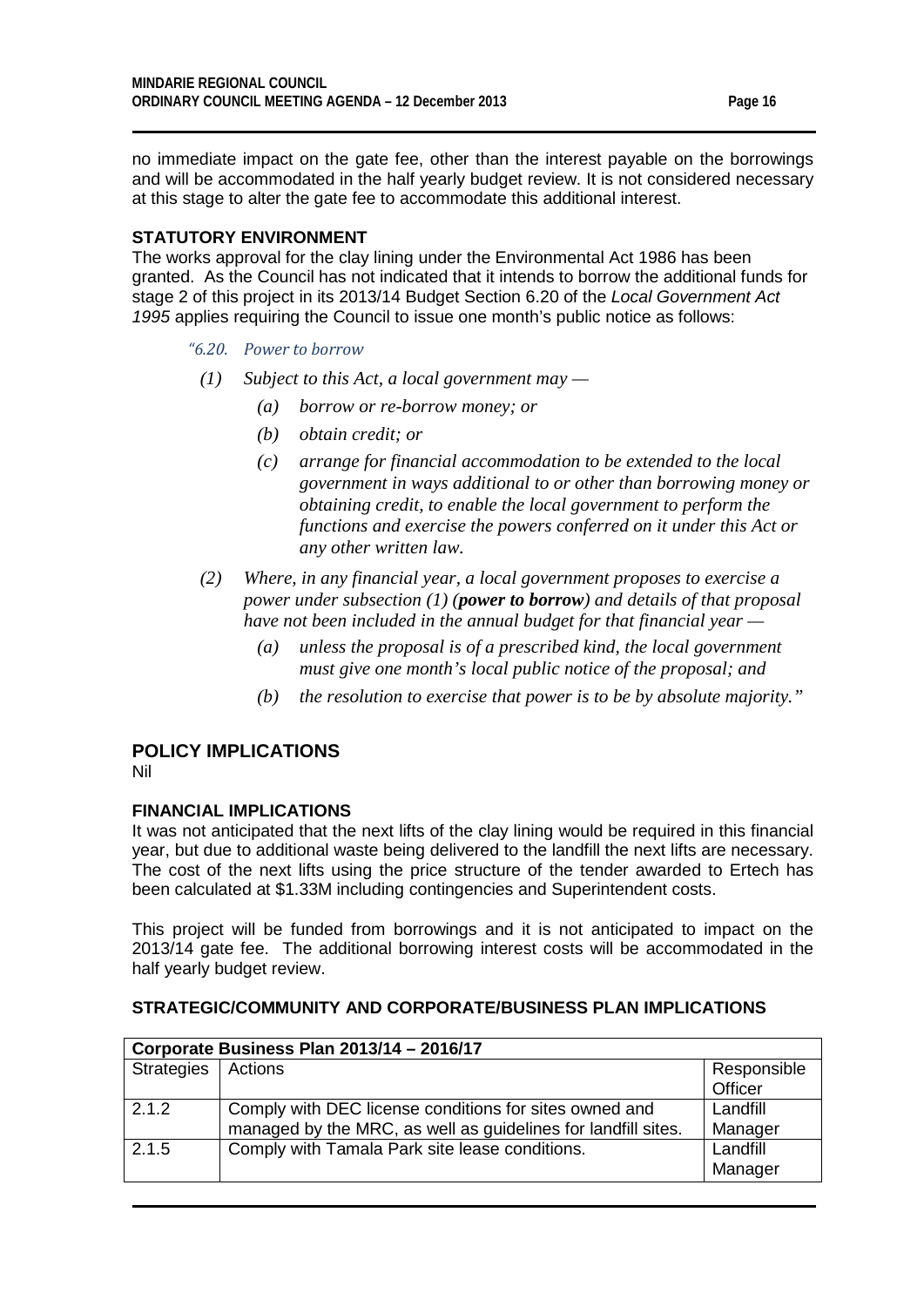#### **COMMENT**

The clay lining works is a requirement of Mindarie Regional Council's licence with the Department of Environmental Regulations and is the approved barrier for the prevention of waste leaching out of the landfill.

With the return of the City of Stirling to Tamala Park the volume of waste has greatly increased resulting in the next stages of the clay lining being brought forward. The stage being proposed is in line with the tender awarded to Ertech, however it has been brought forward due to increased waste being delivered to Tamala Park and to ensure that the clay lining keeps up with the increase in waste lifts on the landfill.

#### **VOTING REQUIREMENT**

Absolute Majority

#### **RESPONSIBLE OFFICER RECOMMENDATION**

**That Council:**

- **1 Approve the next stage of the clay lining work at a value of \$1.33M being made up of:**
	- **a. \$1.23M for the cost of the works;**
	- **b. \$60,000 for contingencies; and**
	- **c. \$40,000 for the role of the Superintendent.**
- **2 The cost of the works detailed in (1) above be funded from borrowings; and**
- **3. In accordance with Section 6.20 of the Local Government Act 1995 the Council provide one month public notice advising of its decision to undertake the additional clay lining work and borrow to fund the works as detailed in (1) and (2) above.**

*(Absolute Majority Required)*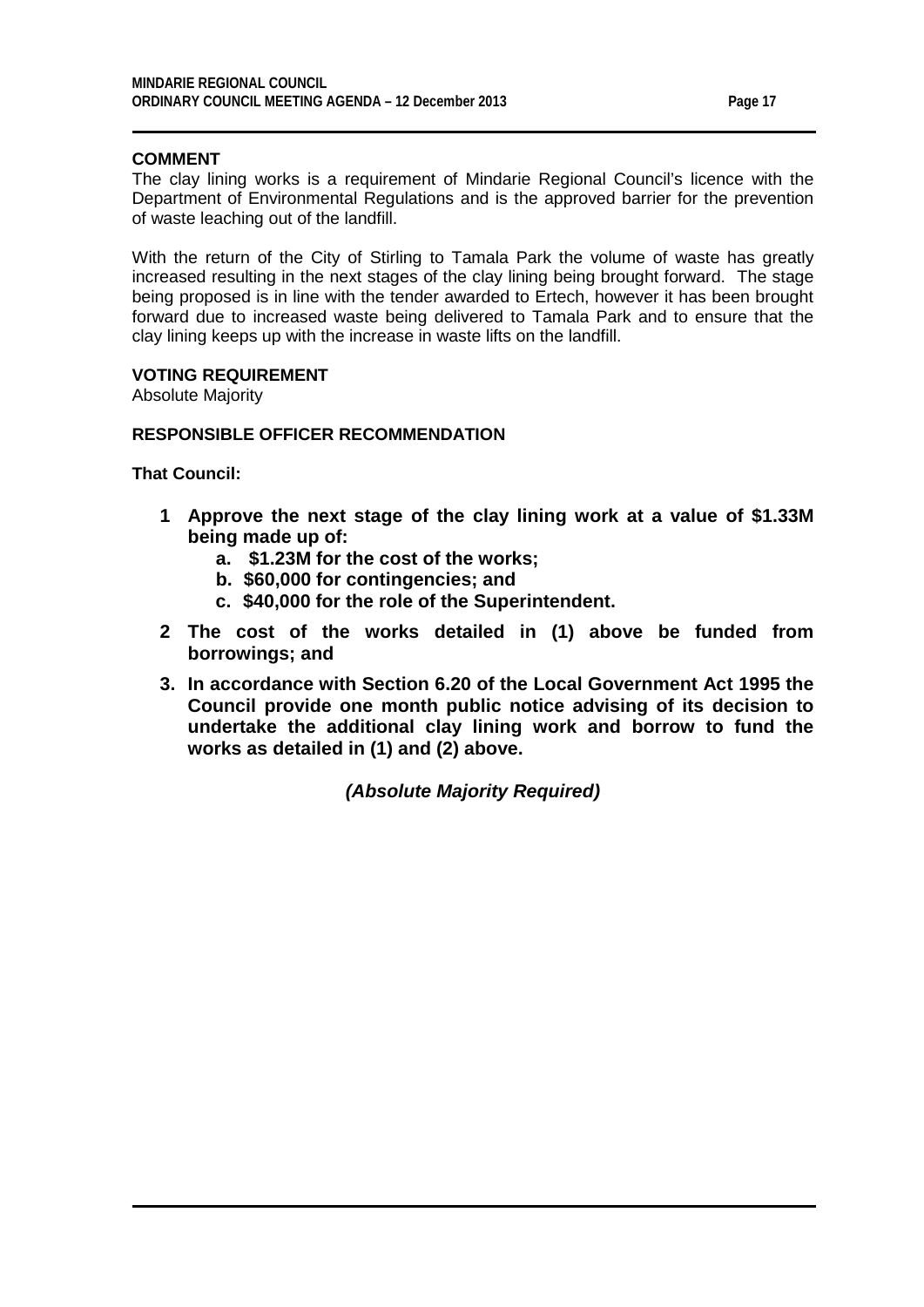### **Attachment 1**

### **Tamala Park Landfill Stage 2 Phase 4-Side Slope Lining Estimate**

| Item           | <b>Description</b>                                                                                                                                                              | Value              |
|----------------|---------------------------------------------------------------------------------------------------------------------------------------------------------------------------------|--------------------|
| A1.5           | Insurance, Fees & BCITF Levy                                                                                                                                                    | \$<br>9,260.00     |
| B <sub>3</sub> | <b>Surface Water Control</b>                                                                                                                                                    | 24,306.00          |
| B8             | Supply, condition, construct and QA testing of the compacted clay lift<br>510m x 3.0m x 6.0m = 9180m3 @ \$177.77 per m3                                                         | \$<br>1,081,128.60 |
| C <sub>2</sub> | Supply and install stainless steel leachate riser pipes (3 No)                                                                                                                  | Ş.<br>74,110.00    |
| C <sub>3</sub> | Supply and Install HDPE clean-out pipes (2 No)                                                                                                                                  | \$.<br>2,054.00    |
| C <sub>4</sub> | Supply and Install Leachate Drainage Aggregate                                                                                                                                  | S<br>7,702.00      |
| C <sub>5</sub> | Supply and Installation of anti-disiccation geotextile including sandbegs of<br>pegs 6700m2@ \$3.18 per m2)                                                                     | \$<br>21,306.00    |
| C <sub>6</sub> | Installation of Leachate Pumps, pipes, airlines, top 2.0m of stainless steel<br>pipe section, support bollards and concrete footing for all three leachate<br>extraction points | Ş.<br>3,480.00     |
|                | <b>Total</b>                                                                                                                                                                    | S<br>1,223,346.60  |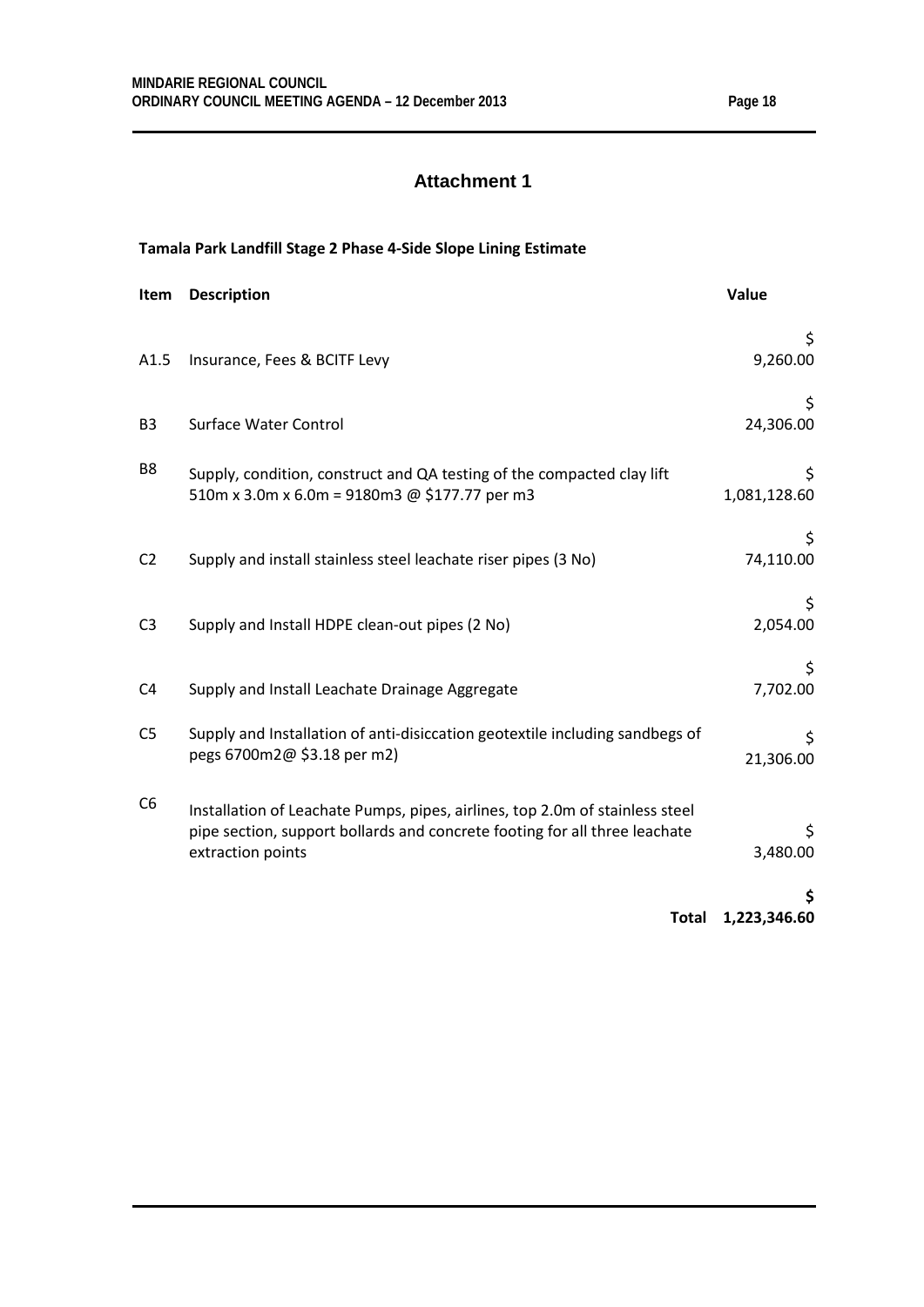| Ю<br>۵<br>я |  |
|-------------|--|
|-------------|--|

<span id="page-18-0"></span>

| 9.6                         | <b>MINDARIE REGIONAL COUNCIL ANNUAL REPORT 2013</b><br>AND MINUTES OF THE AUDIT COMMITTEE MEETING OF<br><b>14 NOVEMBER 2013</b> |
|-----------------------------|---------------------------------------------------------------------------------------------------------------------------------|
| <b>File No:</b>             | <b>COR/9-03</b>                                                                                                                 |
| Appendix(s):                | <b>Appendix No. 6</b><br><b>Appendix No. 7</b>                                                                                  |
| Date:                       | 21 November 2013                                                                                                                |
| <b>Responsible Officer:</b> | <b>Gunther Hoppe</b>                                                                                                            |

#### **BACKGROUND**

The Mindarie Regional Council, in accordance with the Local Government Act 1995 Section 5.53, is required to submit an Annual Report. The Local Government Act specifies that the Annual Report is to contain:

- A report from the Chairman.
- A report from the Chief Executive Officer.
- A report of the principal activities commenced or continued during the Financial Year.
- An assessment of the Local Government's performance in relation to each principal activity.
- An overview of the principal activities that are proposed to commence or to continue in the next Financial Year.
- The Financial Report for the Financial Year.
- Such information as may be prescribed in relation to the payments made to employees.
- The Auditor's Report for the Financial Year.
- Such other information as may be prescribed.

The annual audit of the Financial Statements for the financial year ended 30 June 2013 has been completed and the Financial Report has been considered by the Audit Committee.

The Annual Report, which includes the Financial Statements, is presented for consideration by Council.

The Annual Report for a Financial Year is to be accepted by the Local Government no later than 31 December after that Financial Year.

#### **DETAIL**

#### **Annual Audit Process**

The Auditor, in accordance with the Local Government (Audit) Regulations 1996 Sections 10.2 and 10.3 is required to issue an audit report after the completion of the annual audit that expresses an opinion on the financial position and results of the operations of the local government for each financial year.

The Auditor has completed the audit of the Mindarie Regional Council and has issued an unqualified audit opinion in respect of the year ended 30 June 2013.

The Audit Committee met on 14 November 2013 to consider the Financial Statements for the year ended 30 June 2013 and have recommended that these be adopted by the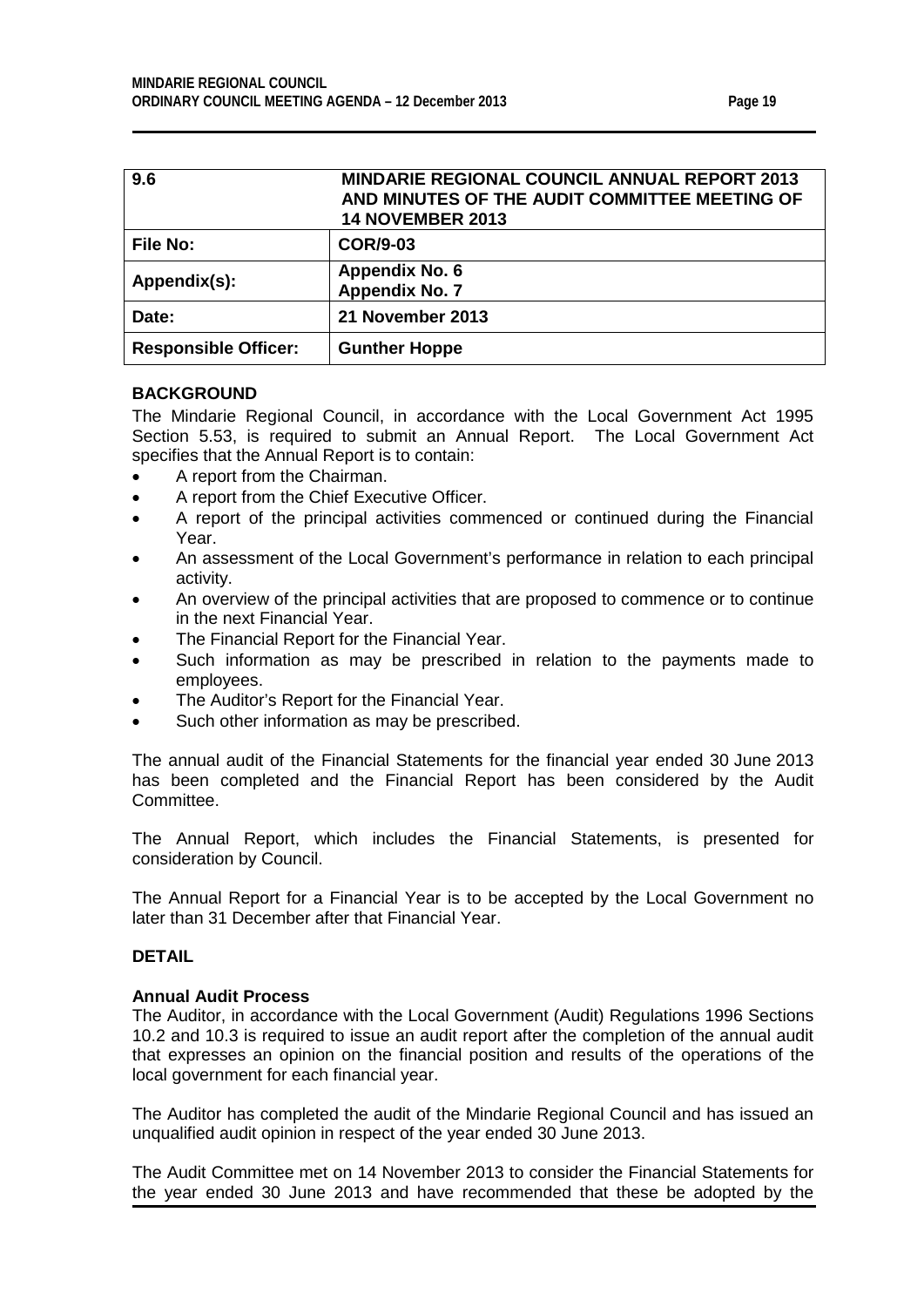Council. The unconfirmed minutes of this meeting are attached at **Appendix 6**.

The Annual Report of the Mindarie Regional Council (excluding final typesetting), which includes the Financial Statements considered by the Audit Committee as mentioned above, has been prepared and is attached at **Appendix 7**.

The Mindarie Regional Council, in accordance with the Local Government (Financial Management) Regulations 1996 Section 51.1, is required to include in the annual Financial Statements a signed Statement of Declaration by the Chief Executive Officer after this report has been audited in accordance with the Local Government Act 1995. This declaration is included in the Annual Report **(Appendix 7).**

#### **STATUTORY ENVIRONMENT**

The submission of the Annual Report for 2012/13 is in conformity with the requirements of the *Local Government Act 1995* and the *Local Government (Financial Management) Regulations 1996*. The Auditor's Report for 2012/13 conforms with the requirements of the Local Government (Audit) Regulations 1996.

#### **POLICY IMPLICATIONS**

Not applicable.

#### **COMMENT**

The Annual Report for the Mindarie Regional Council has been prepared in accordance with the requirements of Local Government Act 1995 and applicable Australian Accounting Standards.

#### **AMENDMENTS**

The following typographical amendments have been made to the Financial Statements presented to the Audit Committee:

- Page 10 the words '*of assets*' has been added to the line '*Changes on revaluation*'
- Page 28 the total for capital expenditures at the bottom of the page has been changed from '*6,996,317'* to *'6,996,137'*
- Page 39 the brackets around the Debt Service Ratio results have been deleted
- Page 39 the Asset Consumption Ratio has been changed from '*1.08*' to '*0.66'*

#### **VOTING REQUIREMENT**

Absolute Majority

#### **A. AUDIT COMMITTEE RECOMMENDATIONS**

**That the Council:**

- **1. receive the Unconfirmed Minutes of the Audit Committee dated 14 November 2013; and**
- **2. adopt the Financial Report for the year ended 30 June 2013.**

*(Absolute Majority Required)*

#### **B. RESPONSIBLE OFFICER RECOMMENDATION**

**That the Council adopts the Annual Report for the year ended 30 June 2013, which includes the Financial Report detailed in A. 2. above, as amended.** *(Absolute Majority Required)*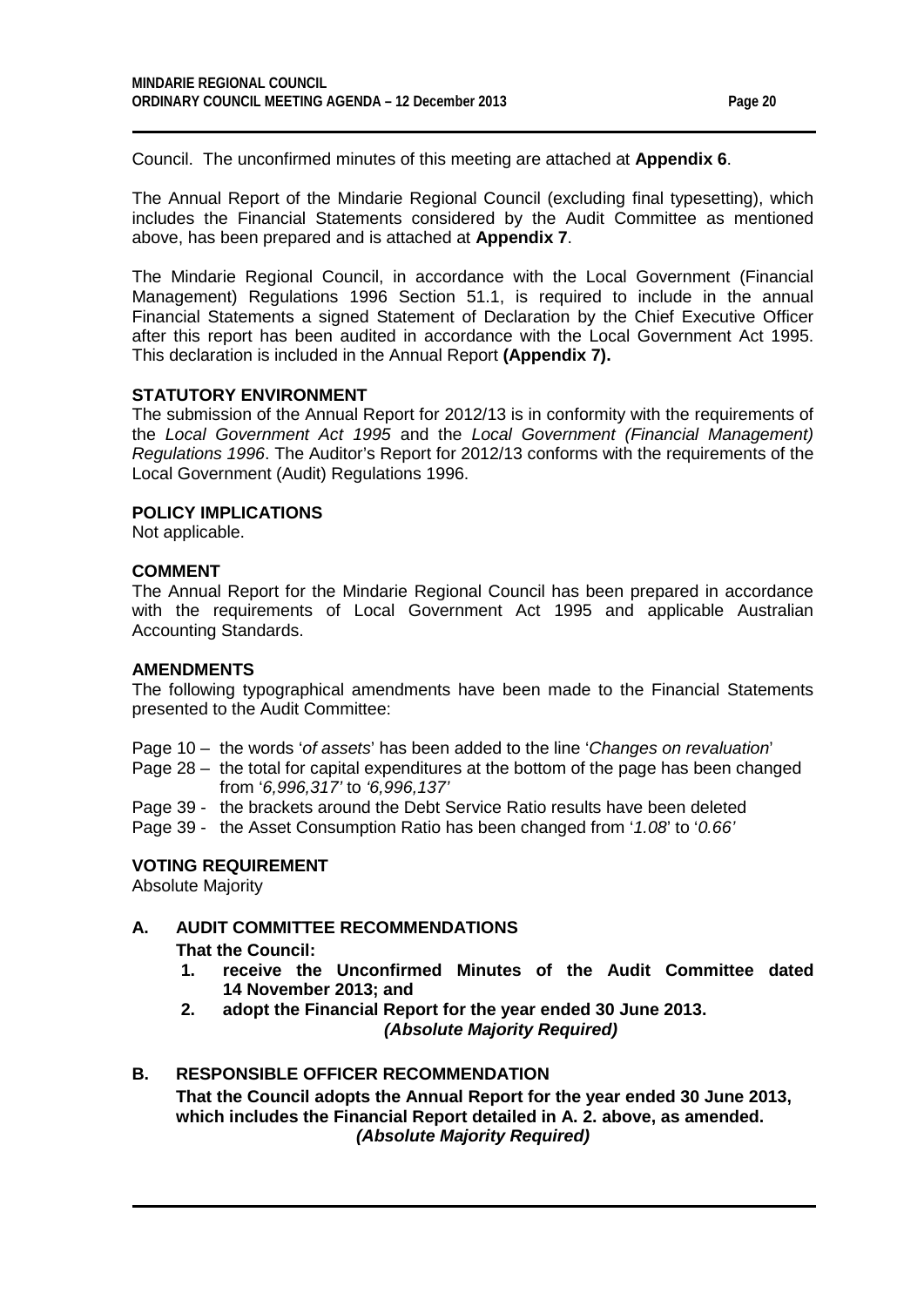#### <span id="page-20-0"></span>**10 MEMBERS INFORMATION BULLETIN – ISSUE NO. 14**

#### **RESPONSIBLE OFFICER RECOMMENDATION**

**That the Members Information Bulletin Issue No. 14 be received.**

#### <span id="page-20-1"></span>**11 MOTIONS OF WHICH PREVIOUS NOTICE HAS BEEN GIVEN**

#### <span id="page-20-2"></span>**12 URGENT BUSINESS**

#### <span id="page-20-3"></span>**13 QUESTIONS BY MEMBERS OF WHICH DUE NOTICE HAS BEEN GIVEN**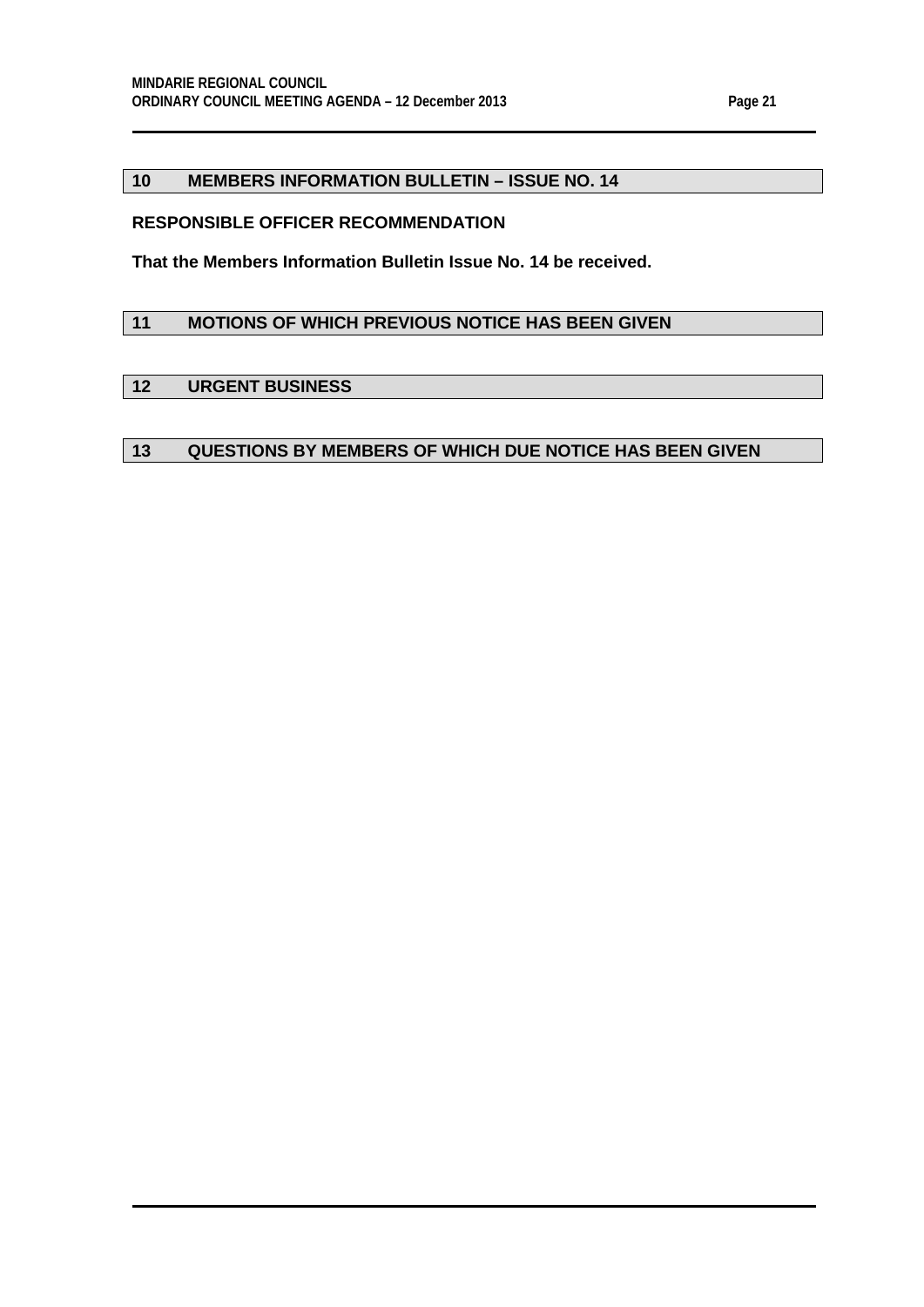$\Gamma$ 

## <span id="page-21-0"></span>**14 MATTERS FOR WHICH THE MEETING MAY BE CLOSED TO THE PUBLIC**

<span id="page-21-1"></span>

| This report is <b>Confidential</b> in accordance with Section 5.23 (2) (d) of the Local<br>Government Act 1995 as it contains advice from MRC's solicitors. |                                                  |  |
|-------------------------------------------------------------------------------------------------------------------------------------------------------------|--------------------------------------------------|--|
| 14.1                                                                                                                                                        | <b>RESOURCE RECOVERY FACILITY – AMENDED AND</b>  |  |
|                                                                                                                                                             | <b>RESTATED SECOND STANDSTILL DEED</b>           |  |
| <b>File No:</b>                                                                                                                                             | <b>WST/119</b>                                   |  |
| Attachment(s):                                                                                                                                              | Amended and Restated Standstill Deed (Marked Up) |  |
| Date:                                                                                                                                                       |                                                  |  |
| <b>Responsible Officer:</b>                                                                                                                                 | <b>Chief Executive Officer</b>                   |  |

## LATE ITEM

## SEPARATE COVER TO MEMBERS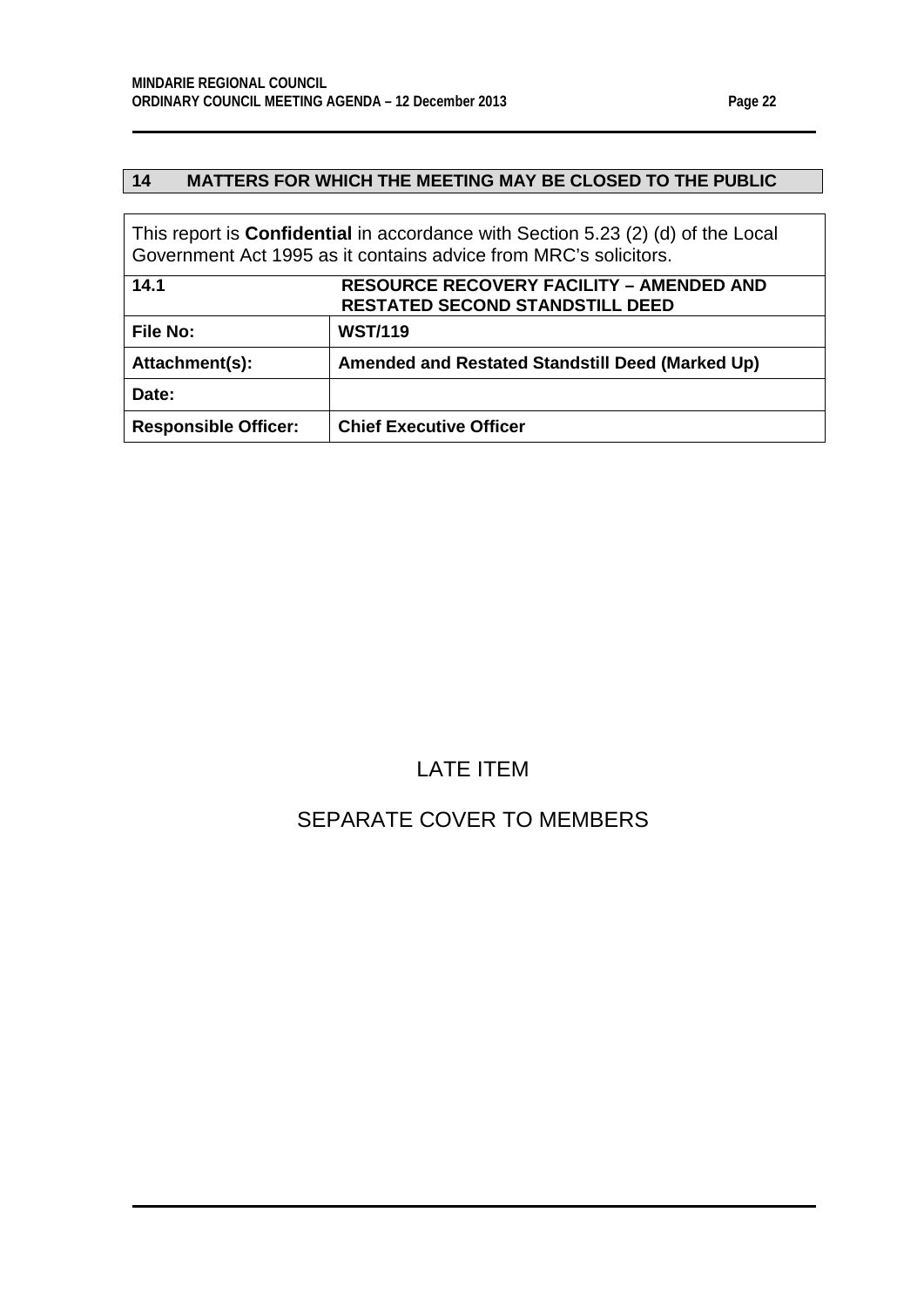This report is **Confidential** in accordance with Section 5.23 (2) (c) of the Local Government Act 1995 as Council's decision may result in a contract being entered into.

<span id="page-22-0"></span>

| 14.2                        | <b>ESTABLISH A NEW CONTRACT FOR FUTURE LANDFILL</b><br><b>GAS MANAGEMENT AT TAMALA PARK</b> |
|-----------------------------|---------------------------------------------------------------------------------------------|
| <b>File No:</b>             | <b>EST/2-03</b>                                                                             |
| Attachment(s):              |                                                                                             |
| Date:                       |                                                                                             |
| <b>Responsible Officer:</b> | <b>Chief Executive Officer</b>                                                              |

## LATE ITEM

## SEPARATE COVER TO MEMBERS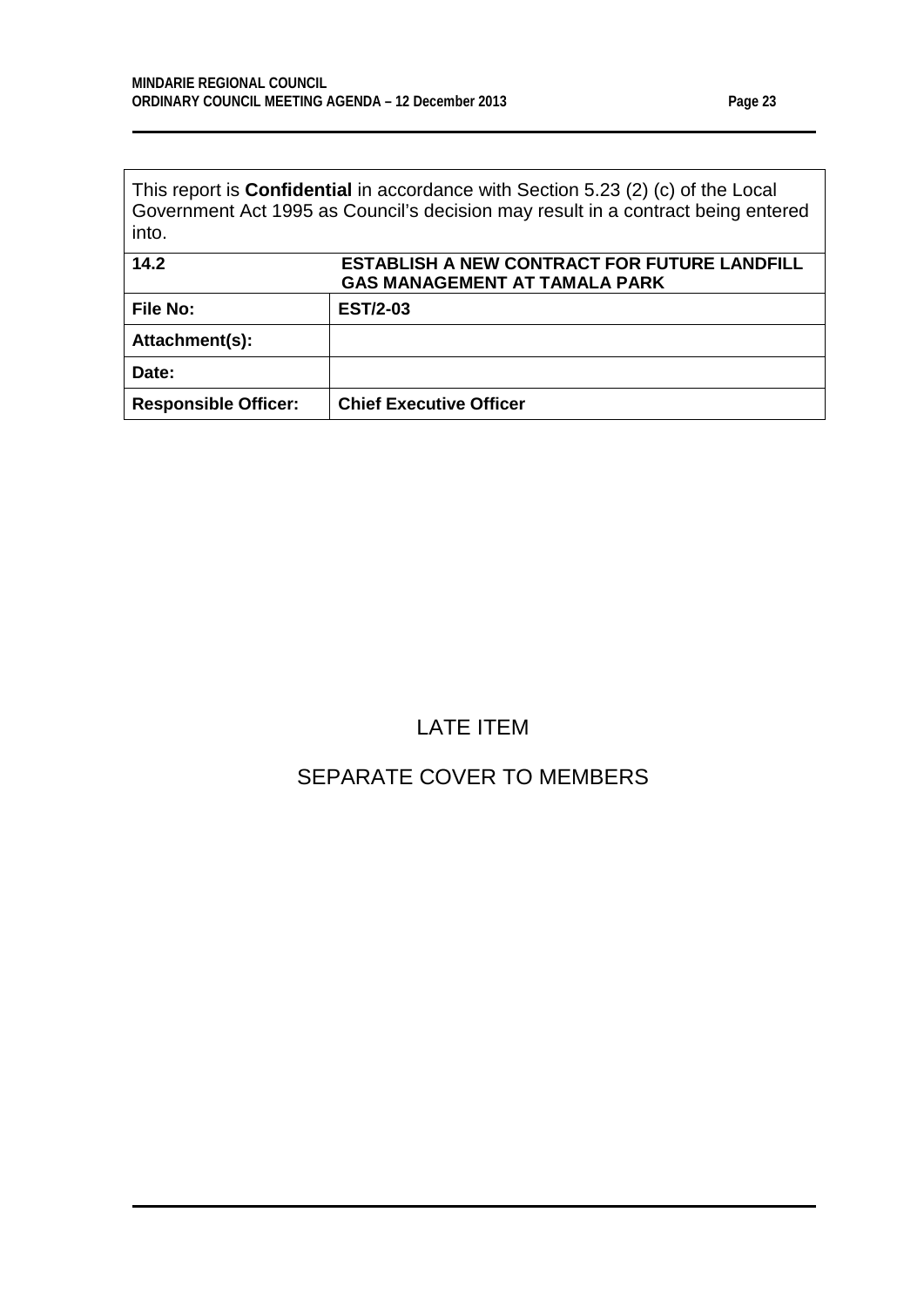| This report is <b>Confidential</b> in accordance with Section 5.23 (2) (c) of the Local |
|-----------------------------------------------------------------------------------------|
| Government Act 1995 as Council's decision may result in a contract being entered        |
| into.                                                                                   |

<span id="page-23-0"></span>

| 14.3                        | <b>CHIEF EXECUTIVE OFFICER - EXTENSION OF TERM</b>                                        |
|-----------------------------|-------------------------------------------------------------------------------------------|
| <b>File No:</b>             | P <sub>183</sub>                                                                          |
| Attachment(s):              | <b>Correspondence from the Chief Executive Officer received</b><br>dated 22 November 2013 |
| Date:                       |                                                                                           |
| <b>Responsible Officer:</b> | <b>HUMAN RESOURCES OFFICER</b>                                                            |

## LATE ITEM

## SEPARATE COVER TO MEMBERS